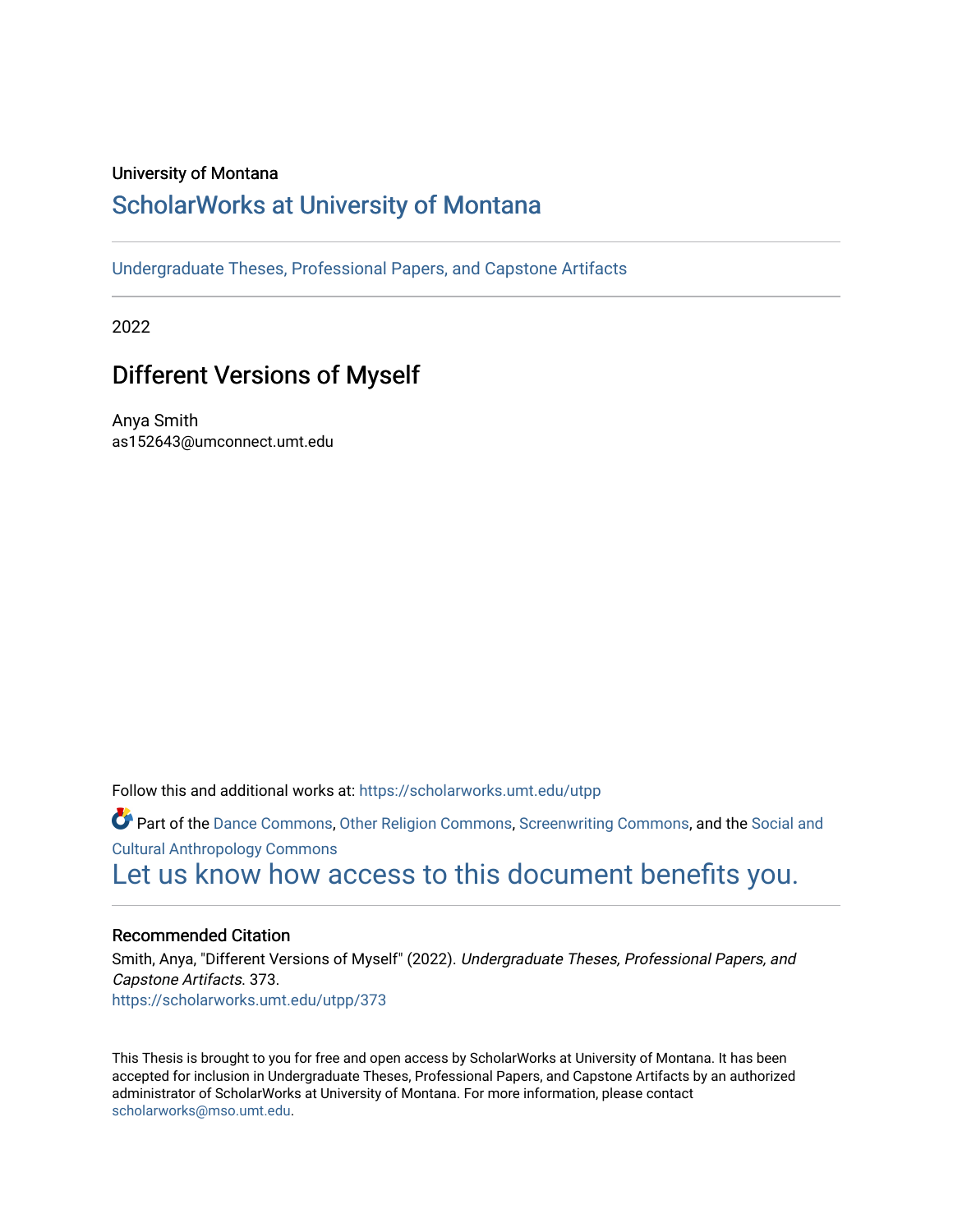Different Versions of Myself

written by

Anya Smith

anyavsmith98@gmail.com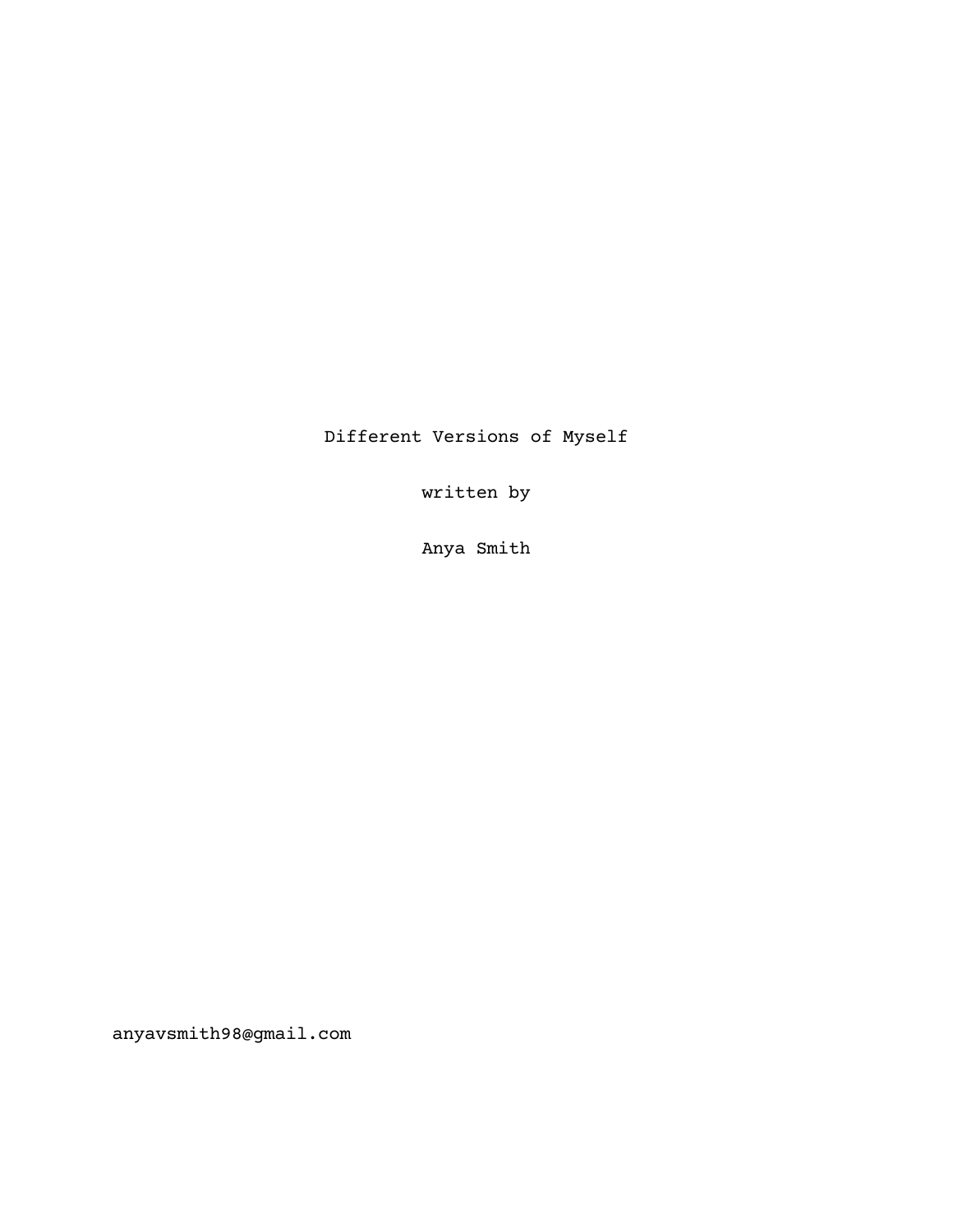INT. POLE DANCE STUDIO - DAY

The pole studio is small, with mirrors on two sides. METAL POLES are scattered throughout the room, mounted between the floor and ceiling.

Scanning the room...

Yoga mats rolled up and set off to the side.

The TEACHER, messing with the sound system.

A few pairs of platform heels leaning against a wall.

A sign that reads "SIGN UP FOR SHOWCASE HERE".

The DANCERS start walking in. They represent a wide variety of physical body types.

#### TEACHER

Hey!

MONTAGE OF POLE DANCE CLASS

-loud, energetic music.

-stretching and warm ups.

-shedding of sweats and sweatshirts to reveal sports bras and spandex shorts.

-they start dancing. Quick shots of dip turns, fan kicks, and other moves.

-focus in on LOUISE (20s). She moves with delicacy and grace, her hair tied up in a messy bun.

END MONTAGE

The Teacher turns down the music, getting everyone's attention.

> TEACHER (CONT'D) Alright, today we'll be returning to our basic invert.

The Teacher takes a stronghold grip, with the pole sitting in her armpit. She tucks her knees into her chest. At once, her head tilts back and her legs extend in sideways splits.

The Dancers begin practicing.

Louise takes a stronghold grip. She hugs her knees to her chest. She starts to tilt back...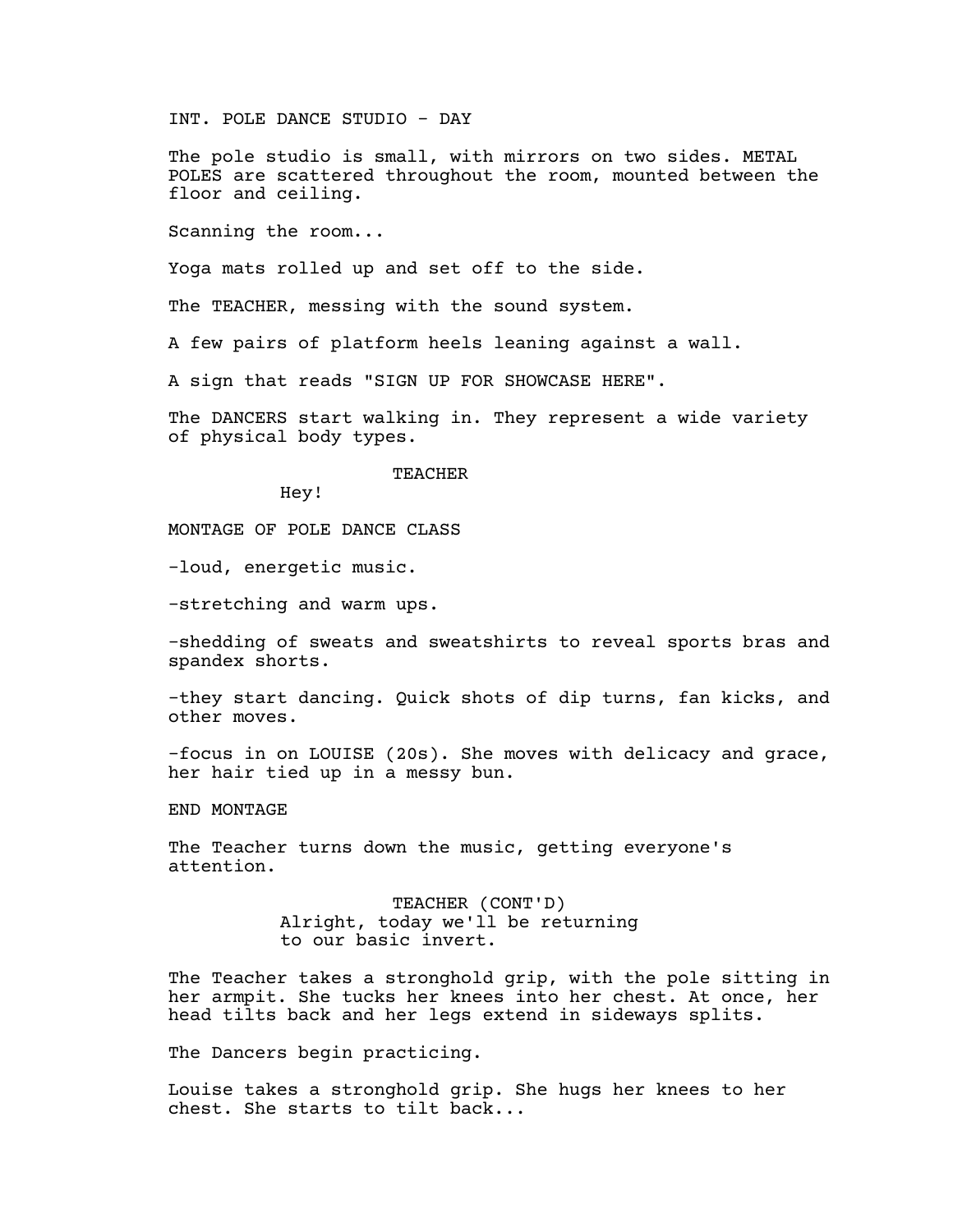She comes back up, setting her feet down.

TEACHER (CONT'D) That's it!

CHEERS! from the Dancers. Louise looks over her shoulder mid move to see another Dancer. Strong and athletic, she executes the move perfectly.

Louise sprays a rag and wipes down the pole. She rubs her hands against her thighs.

INT. POLE DANCE STUDIO - LATER

The class has just finished. The Dancers look tired. They drink water and wipe sweat from behind their knees.

Louise is at the cubbies, getting dressed.

TEACHER If you haven't signed up for the showcase yet, do it now! Show off your hard work.

A few of the dancers migrate towards the signup sheet, eager.

Louise watches them, becoming lost in thought. She is snapped out of it by another dancer, DANIELLE (30s). Danielle, a mom, is a bit older than Louise.

> DANIELLE Are you gonna sign up?

> > LOUISE

For what?

DANIELLE

The showcase!

LOUISE Hmmm, I don't know if I'm ready to go public with the whole pole dancing thing.

DANIELLE You don't have to go public with it.

Louise shoots her a doubtful look.

DANIELLE (CONT'D) C'mon, I think it would be good for you! We'll do something together.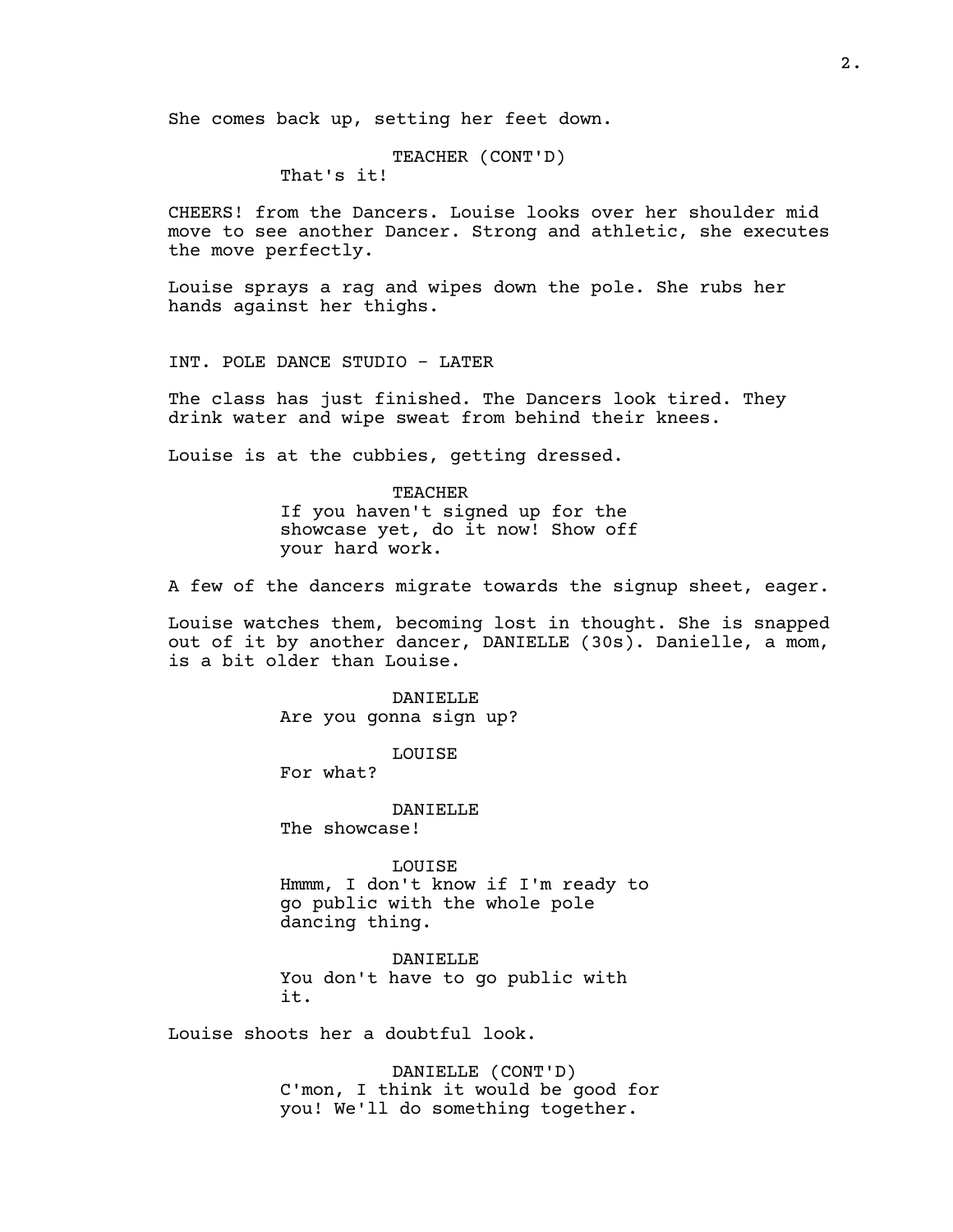LOUISE (hesitant) Well, maybe. I'm not saying yes for sure.

DANIELLE

Yes!

Louise sighs but allows Danielle to drag her to the sign up table.

EXT. CHURCH PARKING LOT - NIGHT

The church looms over the parking lot, glowing white against a darkening sky. It's a big building with an arched doorway and a cross mounted on the roof.

Louise pulls into a parking spot. She seems to be struggling with something.

INT. LOUISE'S CAR - CONTINUOUS

Louise is attempting to pull a dress on. She slides sweatpants off from under the dress, no small feat. The last piece of clothing is a sweater.

She slides a purple FOUNTAIN PEN into her messy bun. She opens the vanity mirror and adjusts the sweater to hide her bra strap.

INT. CHURCH - CONTINUOUS

Crafts and art pieces cover the walls, all with religious themes. At the front of the room, a large cross is mounted on the wall, surrounded by sticky notes with handwritten prayer requests.

CHILDREN and LEADERS are congregated on one side of the room, singing.

An old woman, INGRID, plays the piano. She notices Louise walking in.

Louise quietly closes the door behind her and stands in the back of the room. The song ends and she grabs a Bible from the table next to her, pretending to study it intently.

Ingrid gets up from the piano and walks straight towards Louise, an upset expression on her face.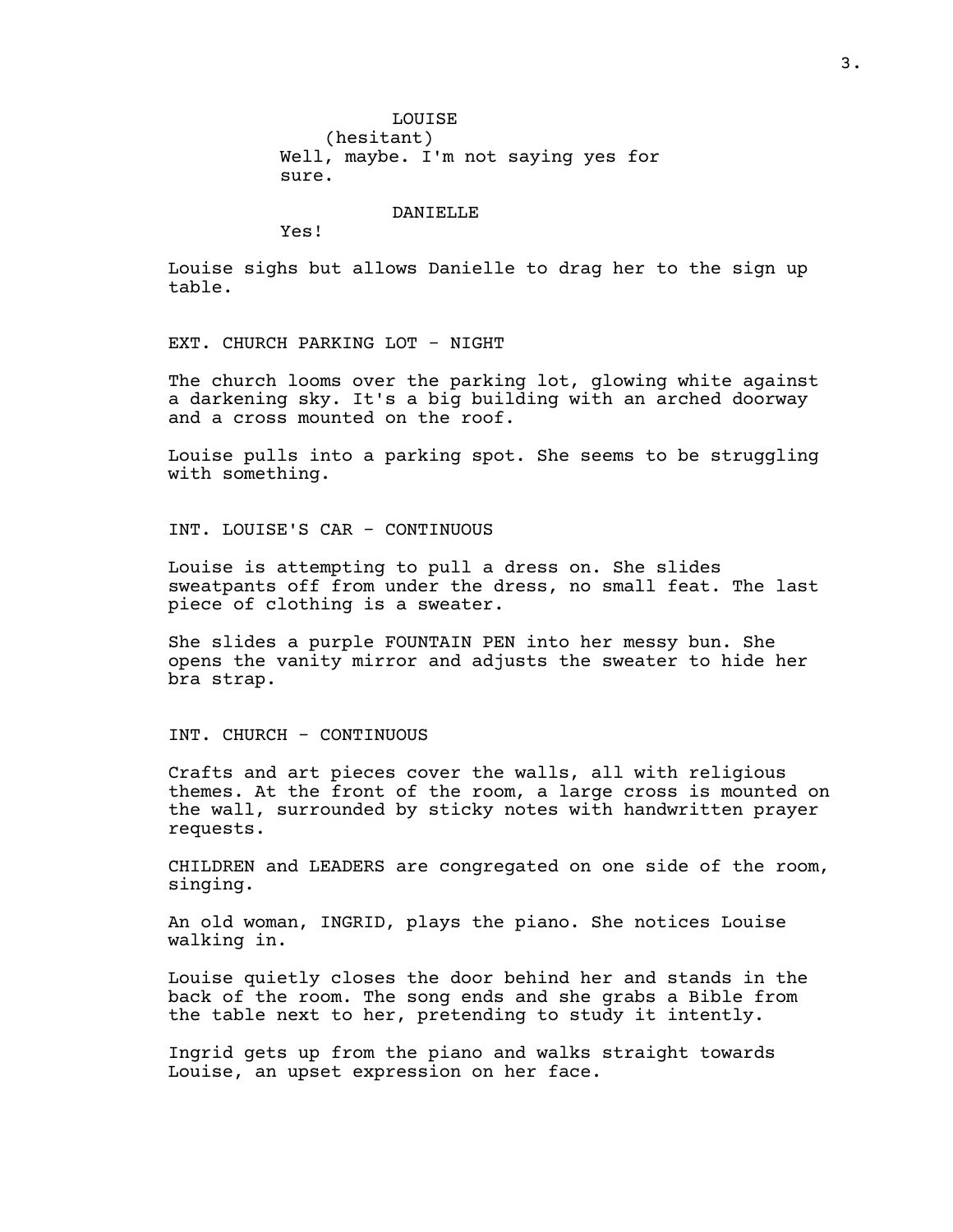LOUISE Oh, Ingrid! I didn't see you. Sorry I'm late. INGRID Well, that's okay, we expect it by now. LOUISE Sorry, it's just my dance class. It always goes later than I expect. GRACE (8), a girl standing nearby hears Louise and lights up. GRACE Are you a ballerina? I'm a ballerina. LOUISE You're probably much better at dancing than I am. GRACE Can you do a pirouette? LOUISE Nope. Can you? GRACE I can! Grace stands up and demonstrates her pirouette. She totters a bit, but lands it. She looks to Louise, then Ingrid, for approval. LOUISE That was lovely. INGRID Very nice, dear. GRACE Thanks! Watch my plies! Grace begins a plie routine, starting in first position. Ingrid places a hand on Louise's arm. INGRID

We were hoping you would lead prayer time tonight.

LOUISE Yeah, sure, no problem.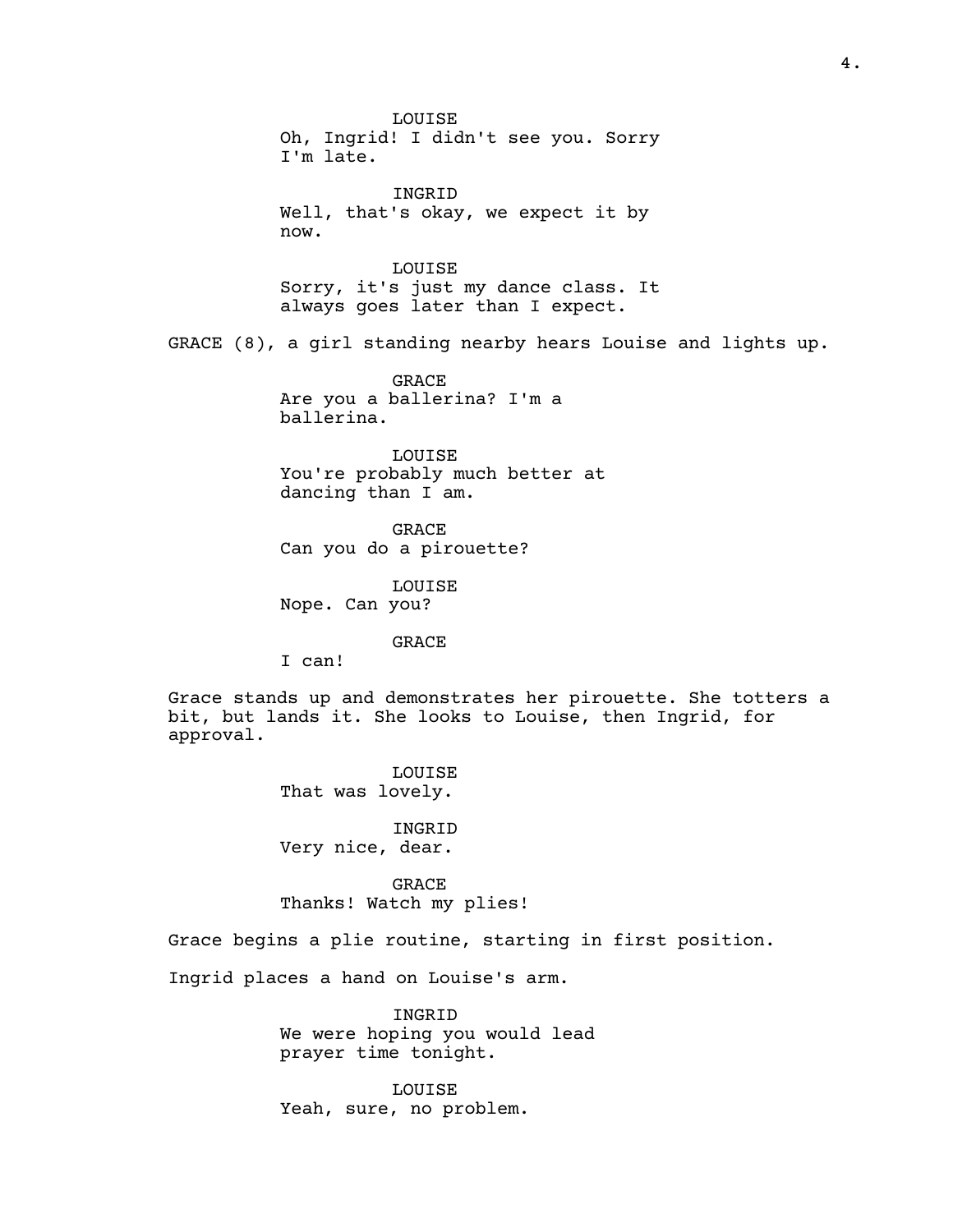INGRID

Thanks, hon. We're going to be talking about Proverbs 28:13.

LOUISE (nodding) Okay, great.

Ingrid leaves. Louise pulls out her phone and googles Proverbs 28:13. It says--

--WHOEVER CONCEALS THEIR SINS DOES NOT PROSPER, BUT THE ONE WHO CONFESSES AND RENOUNCES THEM FINDS MERCY.

Louise chews the end of her pen. She glances at Ingrid, nervous.

> GRACE You weren't watching!

LOUISE Oh, sorry, of course! Do it again, I'll watch.

INT. LOUISE'S BEDROOM - NIGHT

The bedroom is cute and comfortable. The walls are adorned with posters and pictures of family and friends. There's a full bookshelf, littered with loose paper, pens, and pencils.

A couple of lamps illuminate the dim room. Sexy lo-fi music plays in the background. The dress Louise wore earlier is crumpled on the floor.

In the bed, we see Louise with a man, CHARLES (20s). Charles is handsome and caring. They're making out.

Charles kisses Louise on the cheek, he moves down to her neck and chest.

She looks at the ceiling, distracted. Charles comes back up, about to kiss her on the lips again, but stops.

CHARLES

What's up?

LOUISE (shaking her head) Nothing, I'm fine.

She pulls Charles in for another kiss. He stops her.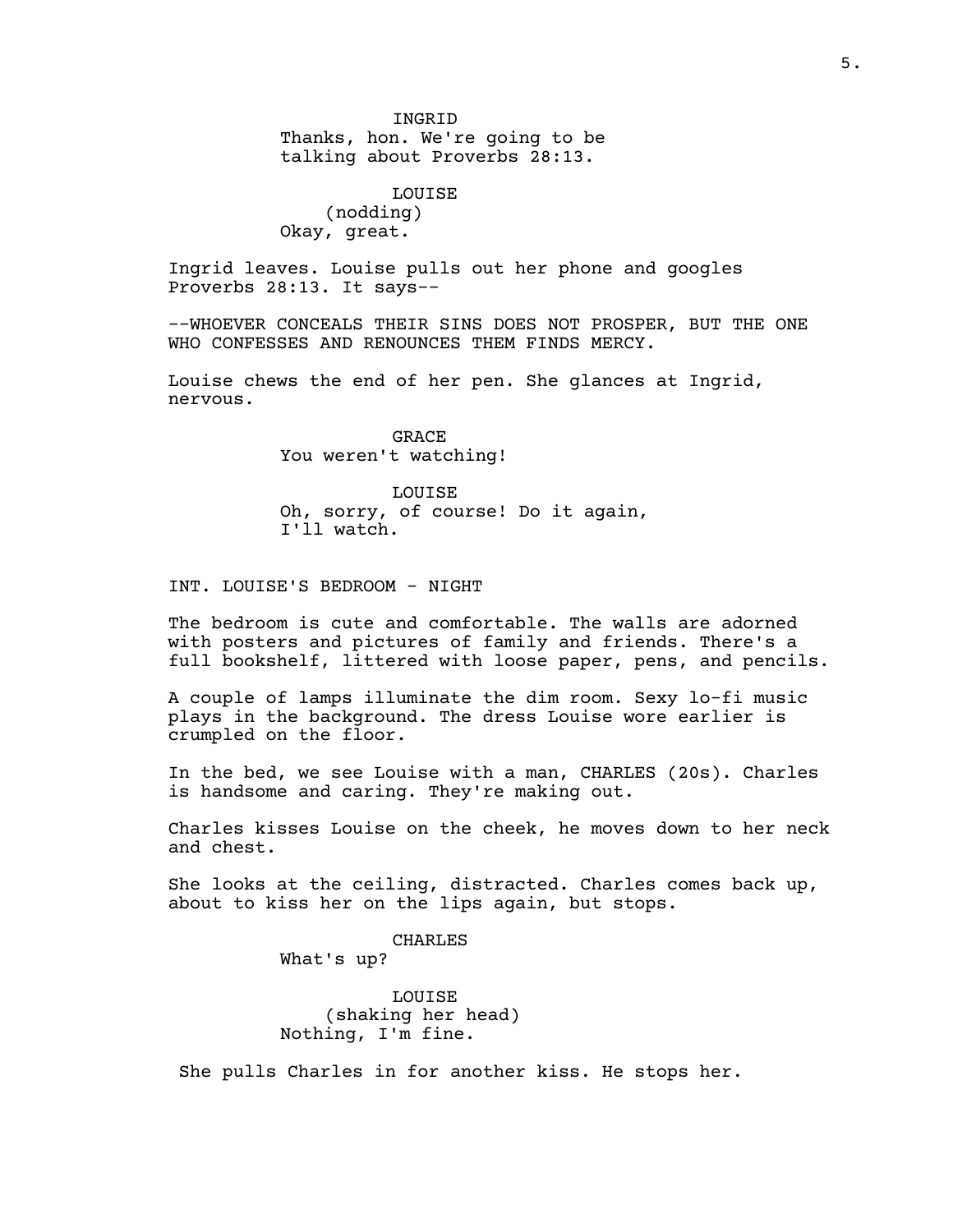CHARLES Are you sure? You don't seem fine.

Louise shrugs.

We don't have to do anything tonight if you don't want to.

LOUISE I want to! It's just... weird.

CHARLES What do you mean weird?

LOUISE Well I was at church like, an hour ago.

Charles adjusts so that he's laying beside Louise. He pats his shoulder, and she rests her head on it. He strokes her hair.

> LOUISE (CONT'D) We read this verse about not hiding your sins. (beat) It just feels like... I'm supposed to feel guilty.

> CHARLES You shouldn't feel guilty about the things you like.

> > LOUISE

But that's the thing, I should feel guilty but I don't. I just feel guilty about not feeling guilty! I feel like I'm two different versions of myself. And the longer it goes on the harder it is to be both of them at the same time.

CHARLES Well, I like every version of you.

He kisses her on the forehead. She snuggles into him.

INT. POLE DANCE STUDIO - DAY

The studio is bright with light and filled with music. The Teacher is in front. The Dancers are at various spots, stretching, warming up, and wiping down their poles.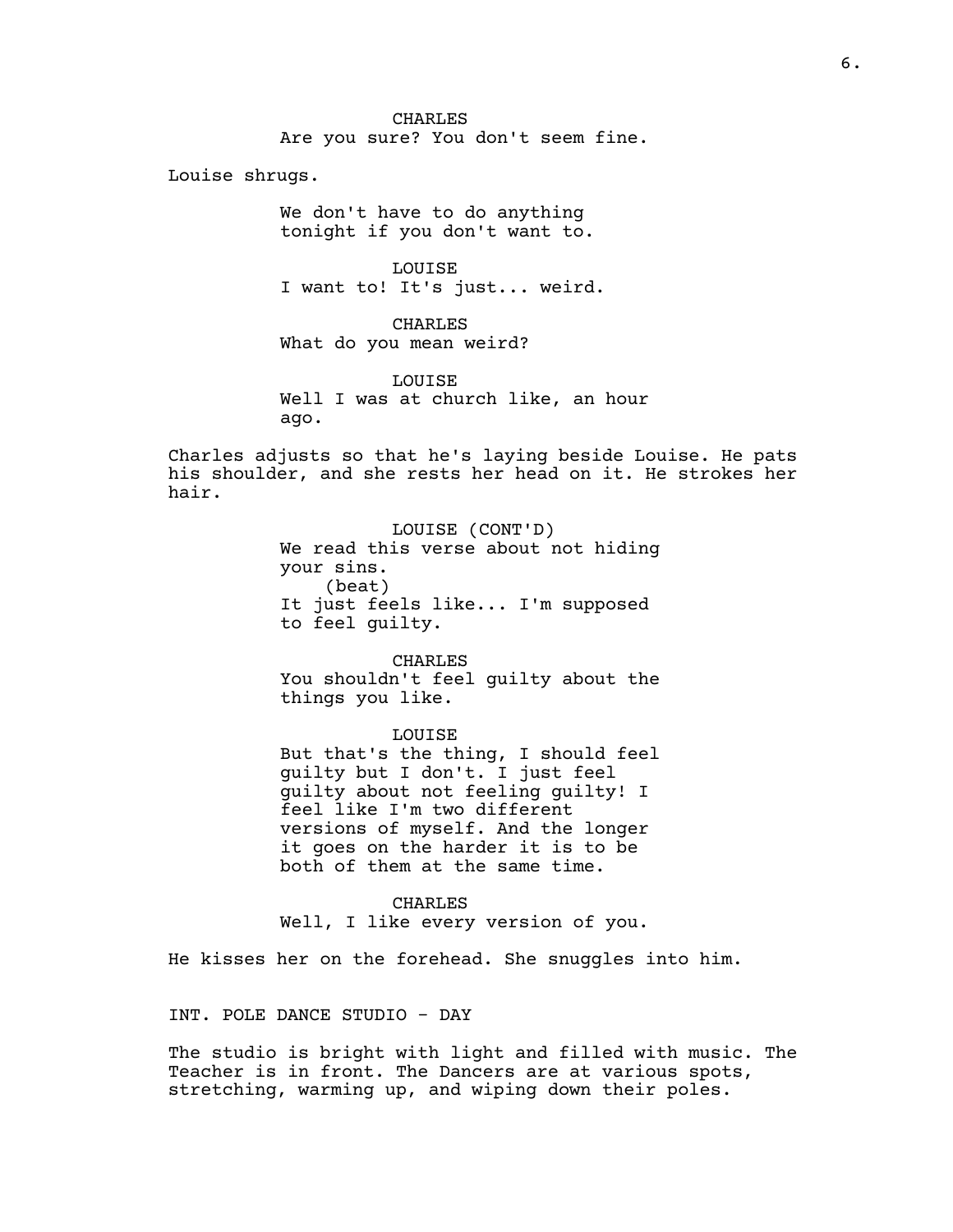Louise and Danielle are next to each other. Louise is sitting on the floor, inspecting her legs.

> TEACHER Hey, everyone, let me know if you want to use the studio to practice for the showcase.

> DANIELLE Oooh, we should practice tomorrow.

LOUISE Sure. I'm still not one hundred percent committed though.

## DANIELLE

Whatever you say.

Louise points at a dark, splotchy bruise on her thigh.

LOUISE Check out this bruise.

DANIELLE Nasty. I've got a better one though.

Danielle pulls up her leggings to reveal an even larger, darker bruise across her shin.

> LOUISE Oh, God. You win.

## DANIELLE

If you think this is bad, you should see my kids. No one told me how much being a mom would mean dealing with injuries. My entire bathroom is basically one big first aid kit!

## LOUISE

Wow. I don't remember getting that many bruises when I was a kid, but I didn't play soccer like your kids.

## DANIELLE

Honestly, I don't really get the whole sports thing. My kids love it though, so I try to be encouraging.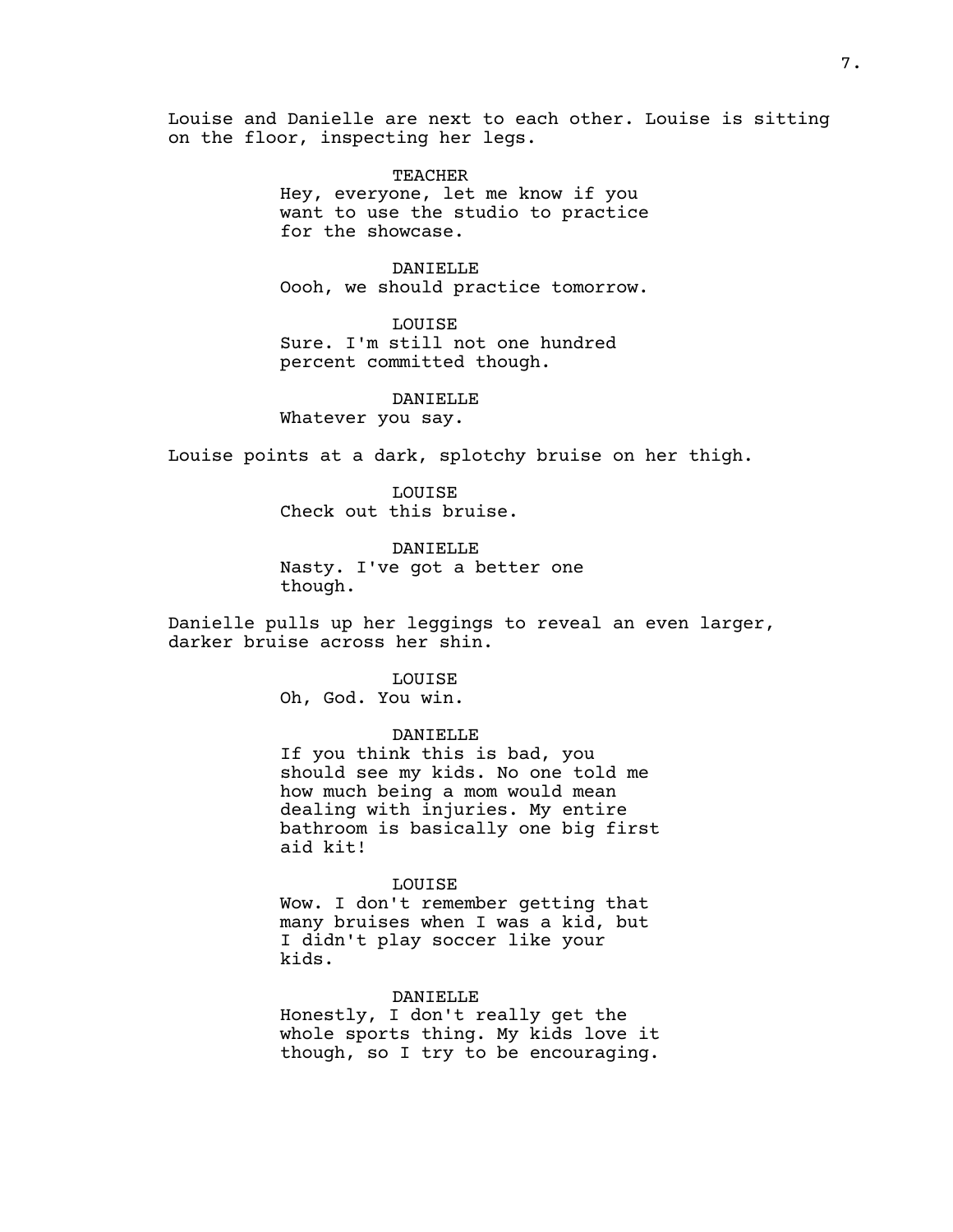LOUISE

That's cool. Your kids are really lucky to have a mom who supports them like that.

INT. DINER - DAY

The diner is bustling with the after church crowd. Louise is eating with her MOM, DAD, and teenage SISTER.

They're holding hands with their heads bowed, praying.

DAD

Amen.

ALL

Amen.

They start eating.

DAD So, Louise, I heard you were late again on Wednesday.

LOUISE I have a dance class, I told you that.

DAD Dancing is for children, honey.

LOUISE Not this class. There's even women mom's age there.

MOM I can't imagine how they have the time! Don't they have their own kids to take care of?

Louise looks as though she might say something to refute this. She puts a forkful of food into her mouth instead.

> SISTER I enjoyed the sermon today.

MOM Me too! What did you think Louise?

LOUISE Hm? Oh, yeah, it was nice. Romans is always good.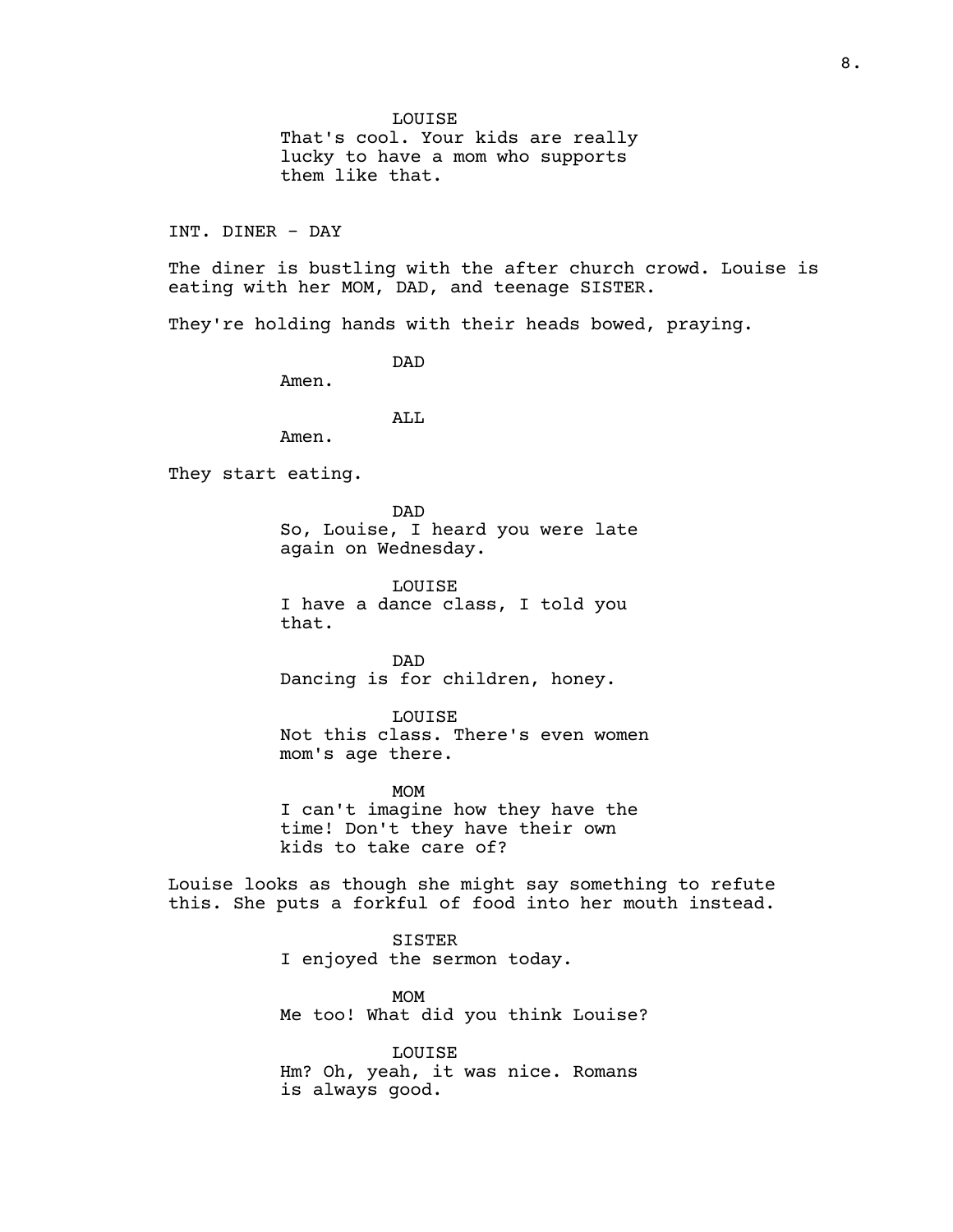Her family nods in agreement.

MOM How is Charles doing?

#### LOUISE

Charles is great! He's been getting some extra work recently, so he's been a bit busier than usual.

#### DAD

Well, he's welcome to come to church with us any week. He knows that right?

## LOUISE

Yeah dad, he knows.

Dad grunts. Louise wants to divert attention from herself.

LOUISE (CONT'D) (to Sister) How come Franklin wasn't at church today?

SISTER He's volunteering with a housing project in Rwanda. He left last Wednesday.

LOUISE Wow! Good for him.

SISTER Yeah, he already found a church there too. He knows how important it is.

Louise looks down at her plate. There's a long pause.

Dad wipes his mustache with his fingers and pats his stomach.

DAD Whelp, I'm gonna hit the little boy's room before we leave.

He gets up. A WAITER comes by to drop off the check. Mom moves it to Dad's spot on the table.

She leans in to Louise.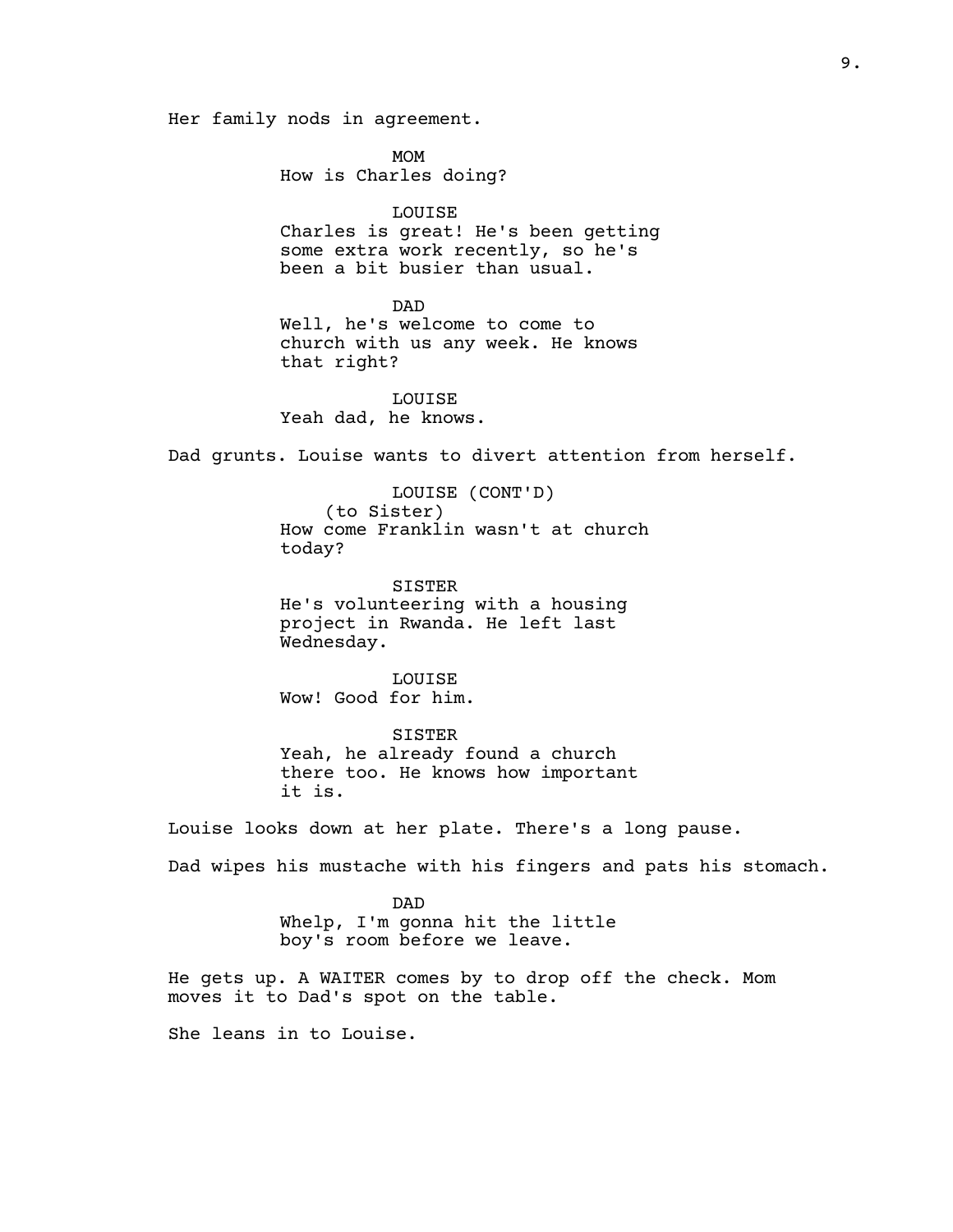MOM

(quiet) Honey, when was the last time you shaved your armpits?

LOUISE I think it was a few weeks ago.

#### SISTER

Gross.

LOUISE

Why?

MOM Is this some kind of feminist thing?

LOUISE No, I just didn't feel like shaving them.

MOM Is Charles okay with that?

LOUISE I don't think Charles really cares.

## SISTER

Please don't stop shaving your armpits, Lou. It's seriously gross.

### LOUISE

It's not like I'm never going to shave them again, I just don't feel like it right now.

Dad comes back. He notices the check.

DAD Ah, what's the damage?

He sees the cost, grunts, and pulls out his wallet. The waiter comes by again to collect the payment.

Everyone starts gathering their belongings.

MOM Are you coming to the barbecue on Saturday? You can bring Charles.

LOUISE Saturday? No, sorry, I'm going to be busy.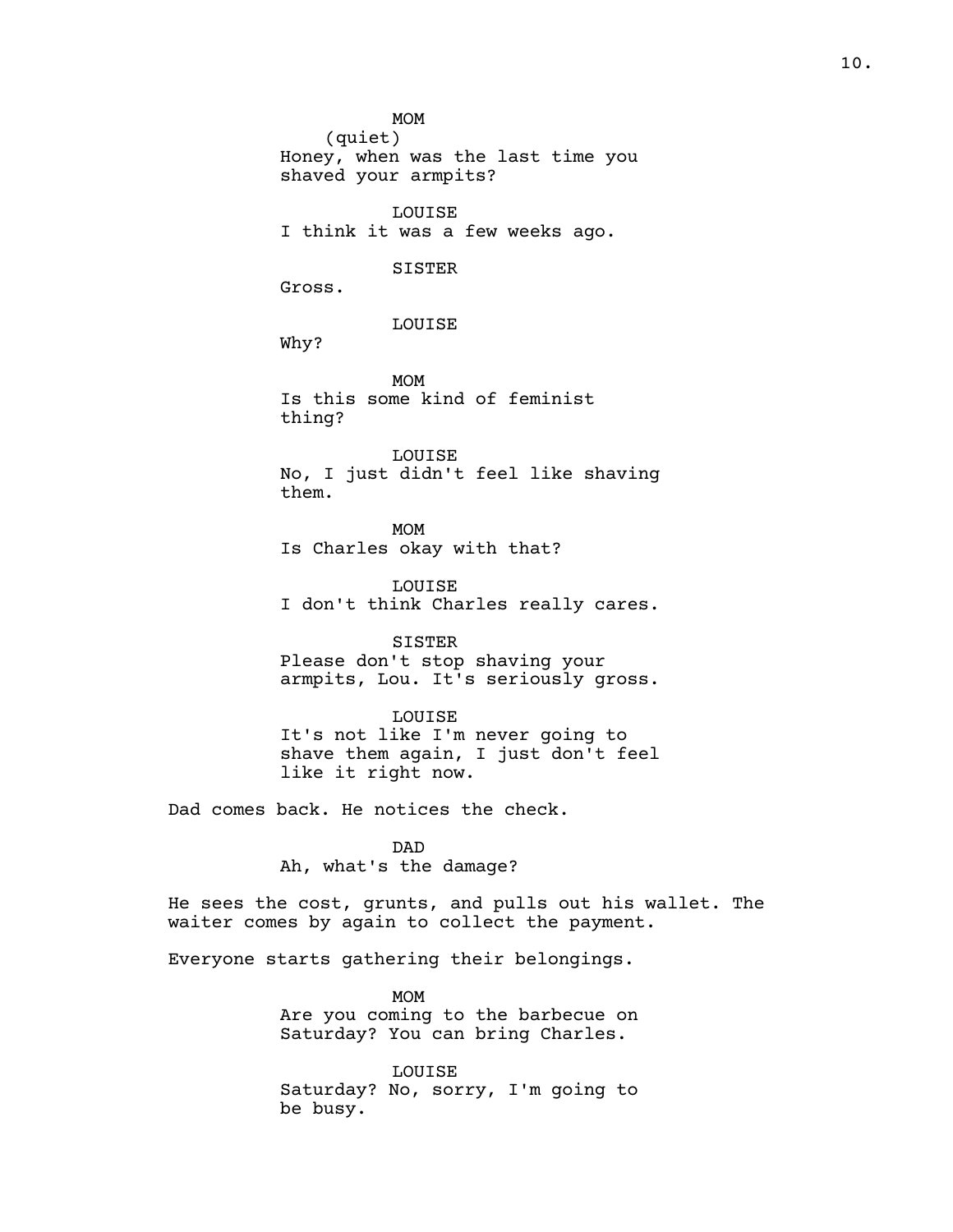MOM

They can't be making you work, can they? The whole church is coming. What are you doing instead?

LOUISE I'm... doing a workshop.

MOM

Oh, fun! A workshop on what?

LOUISE

Knitting.

MOM Well, that's nice. You'll have to let me know if you learn anything interesting!

#### LOUISE

Of course.

The waiter comes back with the receipt. The family starts migrating out of the restaurant. Louise hugs each of her family members.

> MOM Love you.

LOUISE Love you guys, goodbye!

INT. POLE DANCE STUDIO - DAY

Louise and Danielle are on the floor doing push ups.

LOUISE Do you know anything about knitting?

DANIELLE Knitting? No, why?

LOUISE I told my family I was going to a knitting workshop this weekend...

DANIELLE Why not just tell them the truth?

LOUISE

I can't.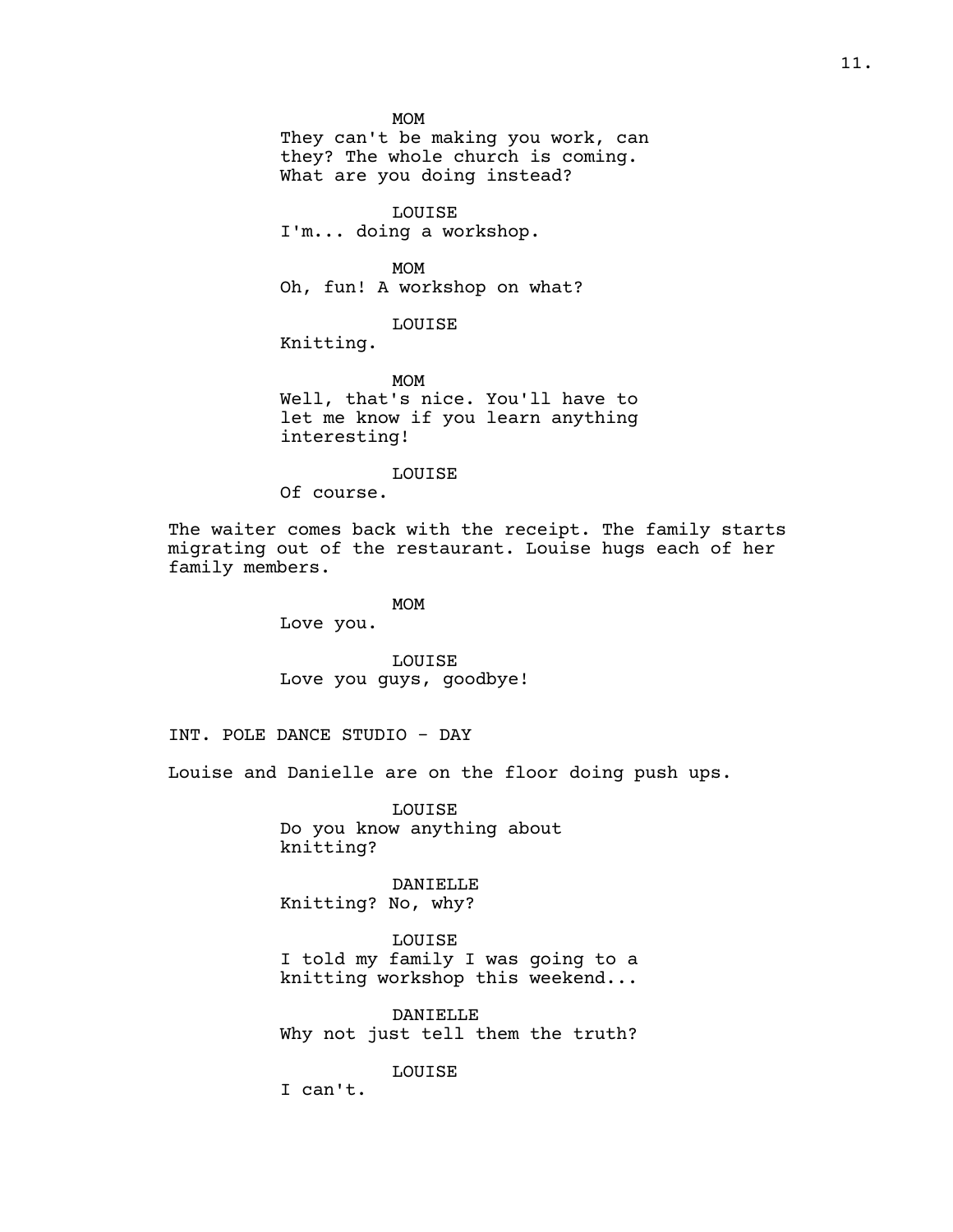They switch to high-knee running in place.

DANIELLE You're an adult, they can handle it.

LOUISE I don't think they can.

Louise stops running.

LOUISE (CONT'D) This is exhausting.

DANIELLE Ugh, I know, I hate high knees.

LOUISE No, I mean the whole, 'double life keeping everything from my parents' thing.

They start doing squats.

DANIELLE Of course it's exhausting! You need more balance. Just tell your parents already!

LOUISE But, I can't! I could lose my job.

DANIELLE Over pole dancing?

LOUISE

Maybe!

#### DANIELLE

That's so weird. Everyone in my life knows about it, even my kids. They're coming to the showcase!

LOUISE

Oh, really?

DANIELLE Yeah, they're old enough.

They sit down on the floor and start doing stretches. For a moment, they're silent.

> LOUISE Maybe I should just quit.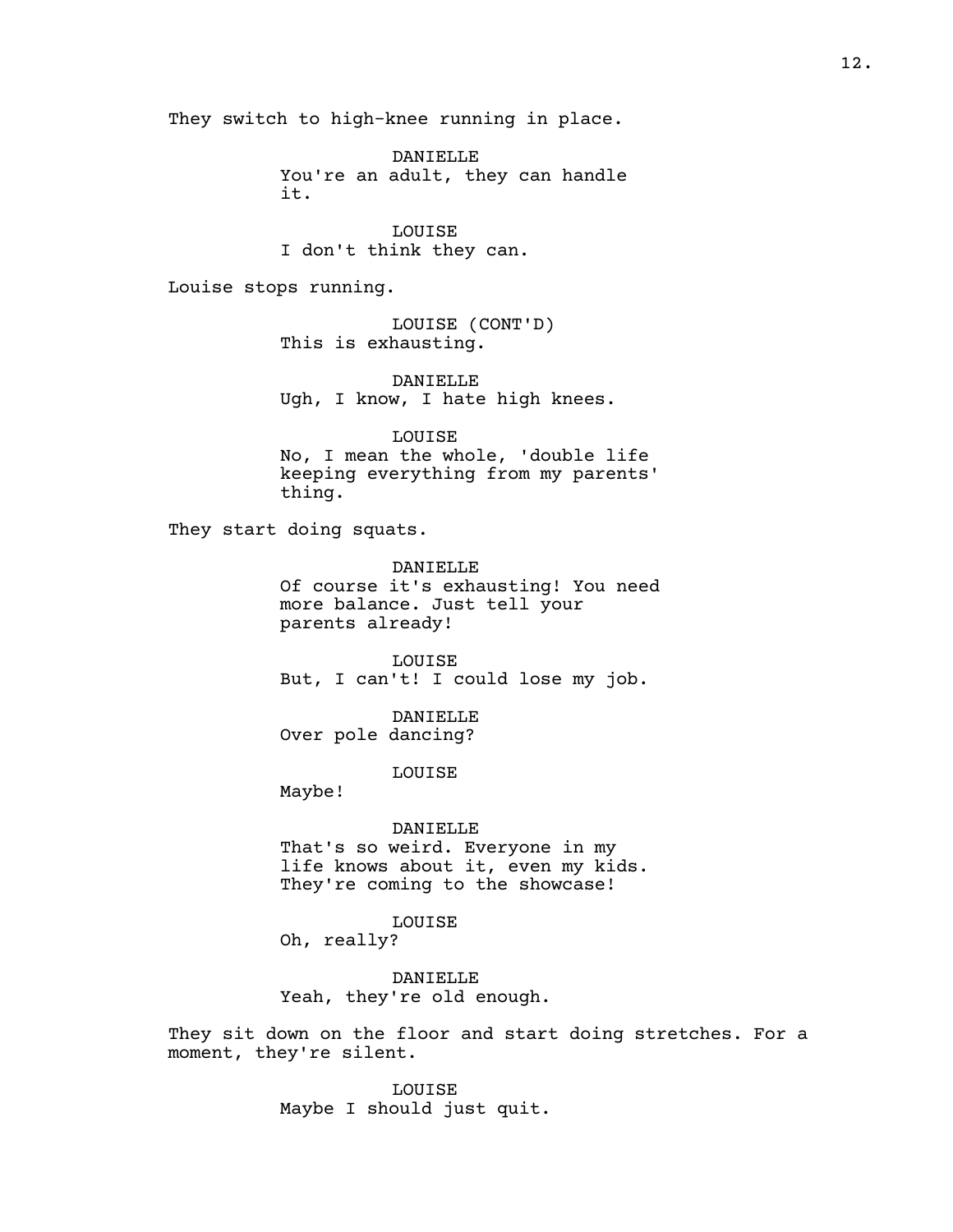#### DANIELLE

Your job?

LOUISE

Not my job.

It takes a moment, but then Danielle realizes what she means.

DANIELLE What? No. No way! You can't.

LOUISE

Well, I might.

DANIELLE Are you going to break up with Charles too?

LOUISE No. Well, maybe. Maybe I should!

DANIELLE That's a terrible idea.

LOUISE I'm not happy with my life right now. Maybe I just need to make some changes.

DANIELLE Well, you're a grown ass woman. You can do what you want.

They stand up. Louise wipes the pole down, and takes a sip of water. Danielle is looking at her cell phone.

Louise wraps her right hand around the pole and starts warming it up. She walks around it, then slides into a dip turn.

> DANIELLE (CONT'D) Wait, before you start, come here. Take a selfie with me.

> > LOUISE

Mmmm, my hair looks terrible right now.

DANIELLE Whatever, you look fine. Come on! If you're going to leave me at least let me have this.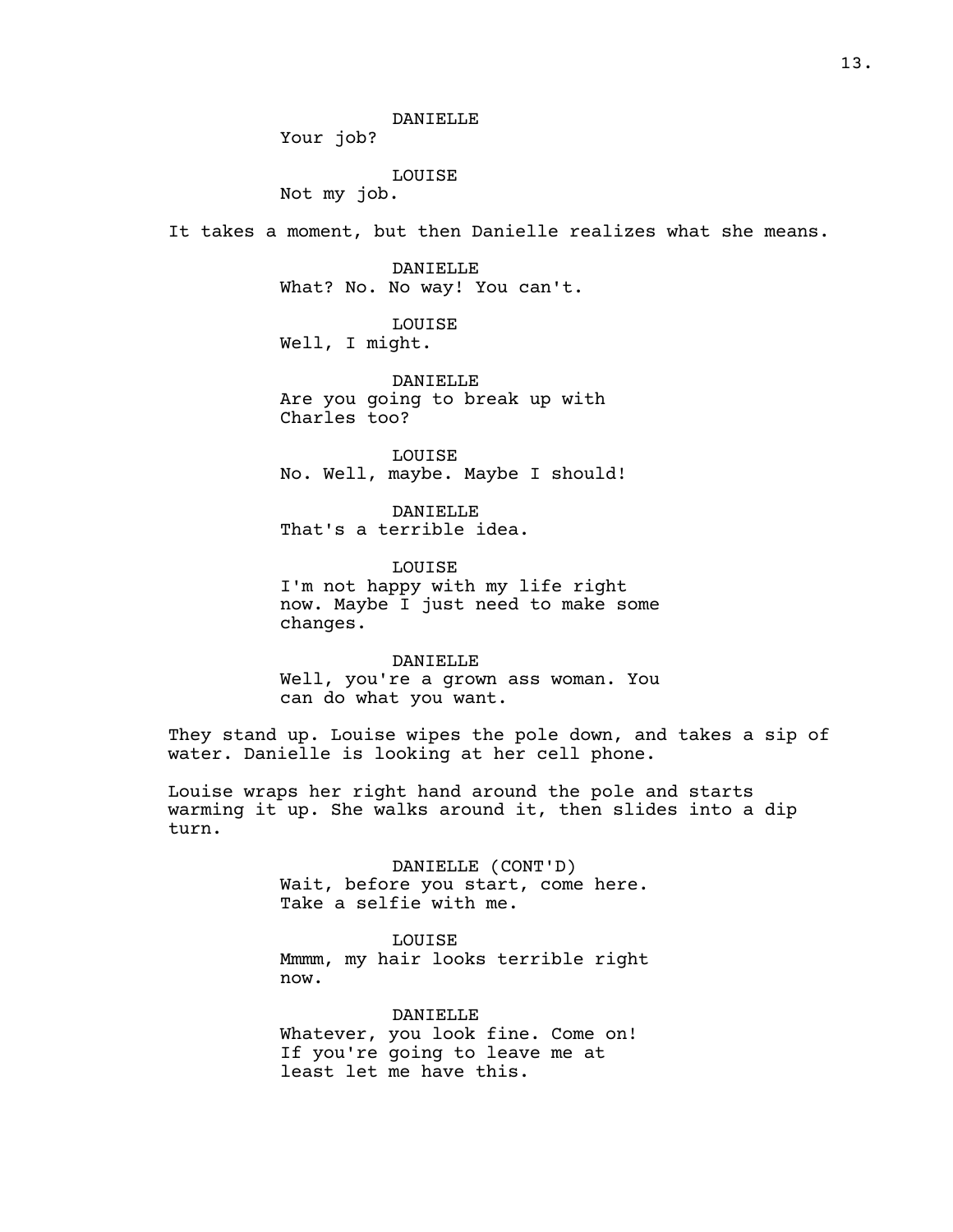Louise and Danielle pose for a selfie.

LOUISE (CONT'D) Alright, let's get going, I've got work in an hour.

DANIELLE Okay, I'm working on it.

She throws her phone on top of her stuff.

INT. CHURCH OFFICE - LATER

The door to Louise's office has a cork board adorned with drawings from kids and notes from friends. A plaque on the door sports her name.

Inside the office there's a desk holding a family picture, several stacks of books and papers, and a desktop computer.

Louise is snacking on pretzels. She types something. The search bar says, "CHRISTIANS AND POLE DANCING".

A number of hits pop up. She clicks on the top article.

"IS POLE DANCE OKAY FOR CHRISTIANS?"

She scans the article. She shifts in her chair, chewing the end of her fountain pen.

Louise hears something. The office door! She hurries to exit the page and opens a spreadsheet just before the door opens.

It's Ingrid.

LOUISE Ingrid, hi! How are you today?

INGRID Hello, Louise.

Ingrid's smile is strained.

LOUISE Is there something I can help you with?

Ingrid gives Louise a pitying look.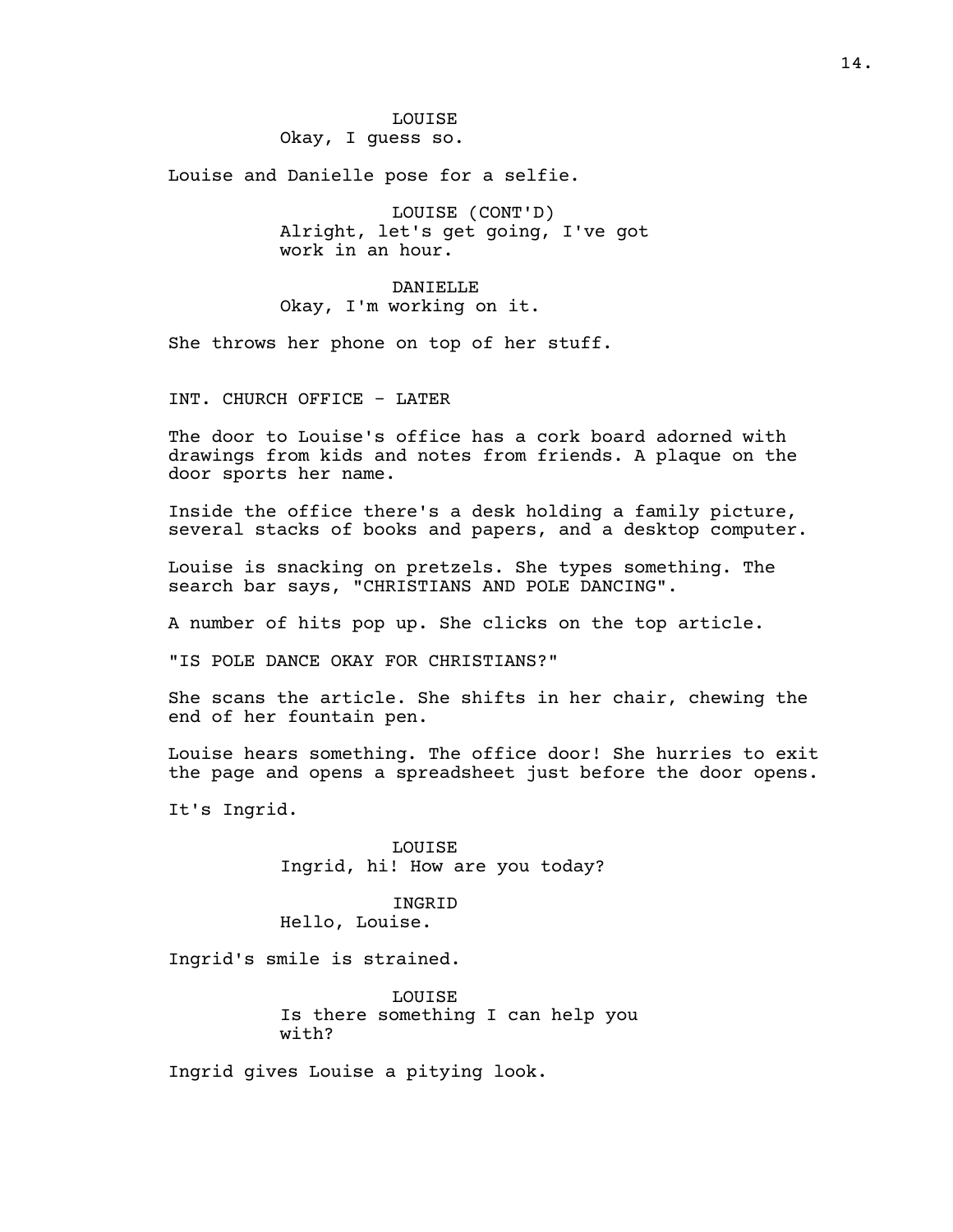#### INGRID

Louise, it has recently come to light that you are engaged in certain... activities... that may be inappropriate for a church employee.

#### LOUISE

Sorry?

INGRID There was a photograph of you online. I'm sure you know the one to which I'm referring.

#### LOUISE

(genuine) No! I don't!

Ingrid pulls something up on her smart phone. She shows it to Louise.

It's the selfie that she took with Danielle earlier. Danielle posted it on her Instagram account.

The caption reads: "PRACTICING POLE FOR THE SHOWCASE! COME WATCH US ON SATURDAY AFTERNOON!"

> LOUISE (CONT'D) But... Look, let me explain.

INGRID I think it's best if we continue this conversation in Pastor Bradley's office.

Ingrid holds the door open while Louise stands and puts away the pretzels. She takes a sip of water and a deep breath. She sets the fountain pen on the desk and leaves the office.

The fountain pen rolls, dropping to the floor.

EXT. CHURCH PARKING LOT - DAY

The sky is dark and cloudy.

Louise storms towards her car. She is carrying a box full of stuff. The family picture is sitting on top.

She shifts the box to one hip, and pulls out her phone. She stands still while it rings.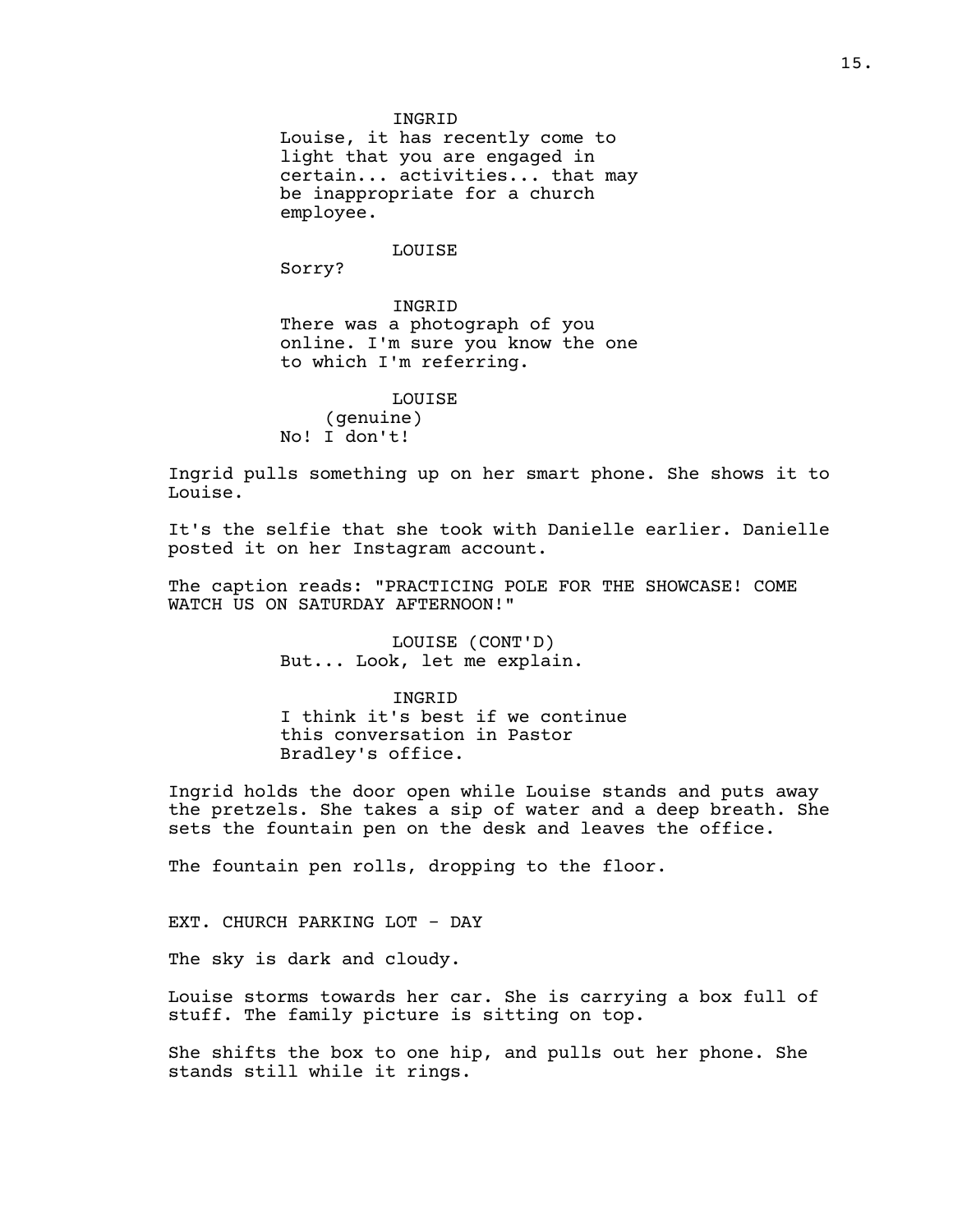DANIELLE (on phone) Hello?

LOUISE

Hey.

DANIELLE Hey, what's up?

LOUISE You got what you wanted.

DANIELLE

What?

LOUISE I lost my job so there's no reason to quit pole dancing now!

DANIELLE Wait, what? What happened?

Louise unlocks her car. She throws open the back door and shoves the box in.

> LOUISE I lost my job over your stupid picture.

Louise slams the car door.

It starts raining.

DANIELLE Oh my God, I'm so sorry! Are you okay?

LOUISE Yeah, sure, I'm fine.

DANIELLE Let me know if there's anything I can do.

LOUISE Yep. I need to go. It's raining.

Louise hangs up the phone. She takes a deep breath. She starts to cry.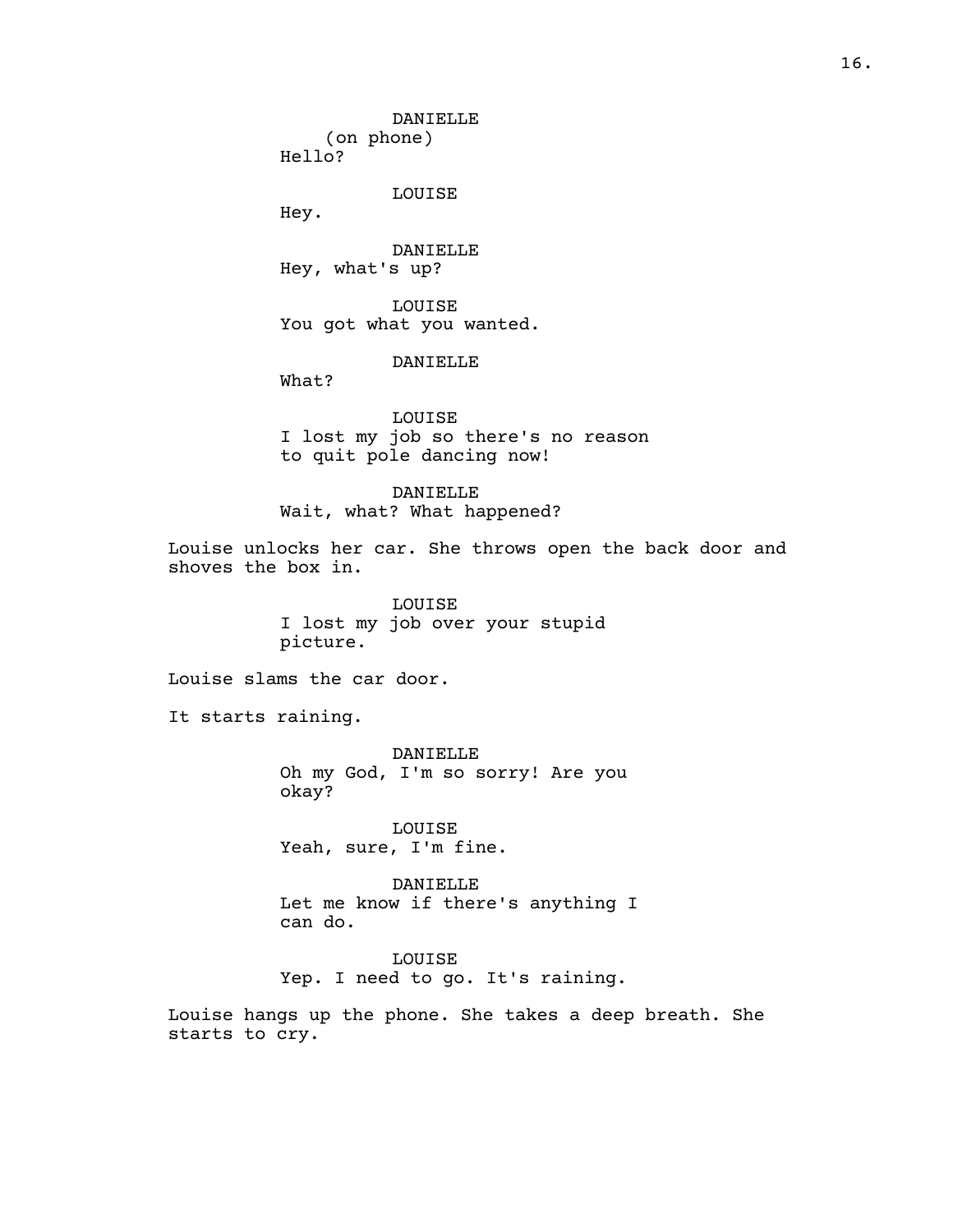Soft lighting gives the coffee shop a comforting atmosphere. Smooth jazz plays in the background.

Louise and her Mom sit across from one another, each sipping at their coffee. They avoid eye contact.

> LOUISE So... I wanted to talk to you about...well, I'm pretty sure you already know.

MOM You lost your job.

LOUISE

Look...I...

#### MOM

I don't know what to tell you, Louise. Leading a double life, working as a stripper? I knew something suspicious was going on with you, but I just can't believe you would--

## LOUISE

(interrupting) No, mom, look--what? You think I'm working as a stripper? I'm not stripping. I'm taking a pole dance class. It's totally different.

MOM I don't see how it's that different.

#### LOUISE

Well, for one thing I'm actually losing money on it...Mom, it's a class. It's a dance class. I know Ingrid was upset when she found that picture and that's why I didn't say anything before. But it's a class. It's exercise. I don't think I've ever been in such good shape, and--

## MOM

(angry) I just don't understand why.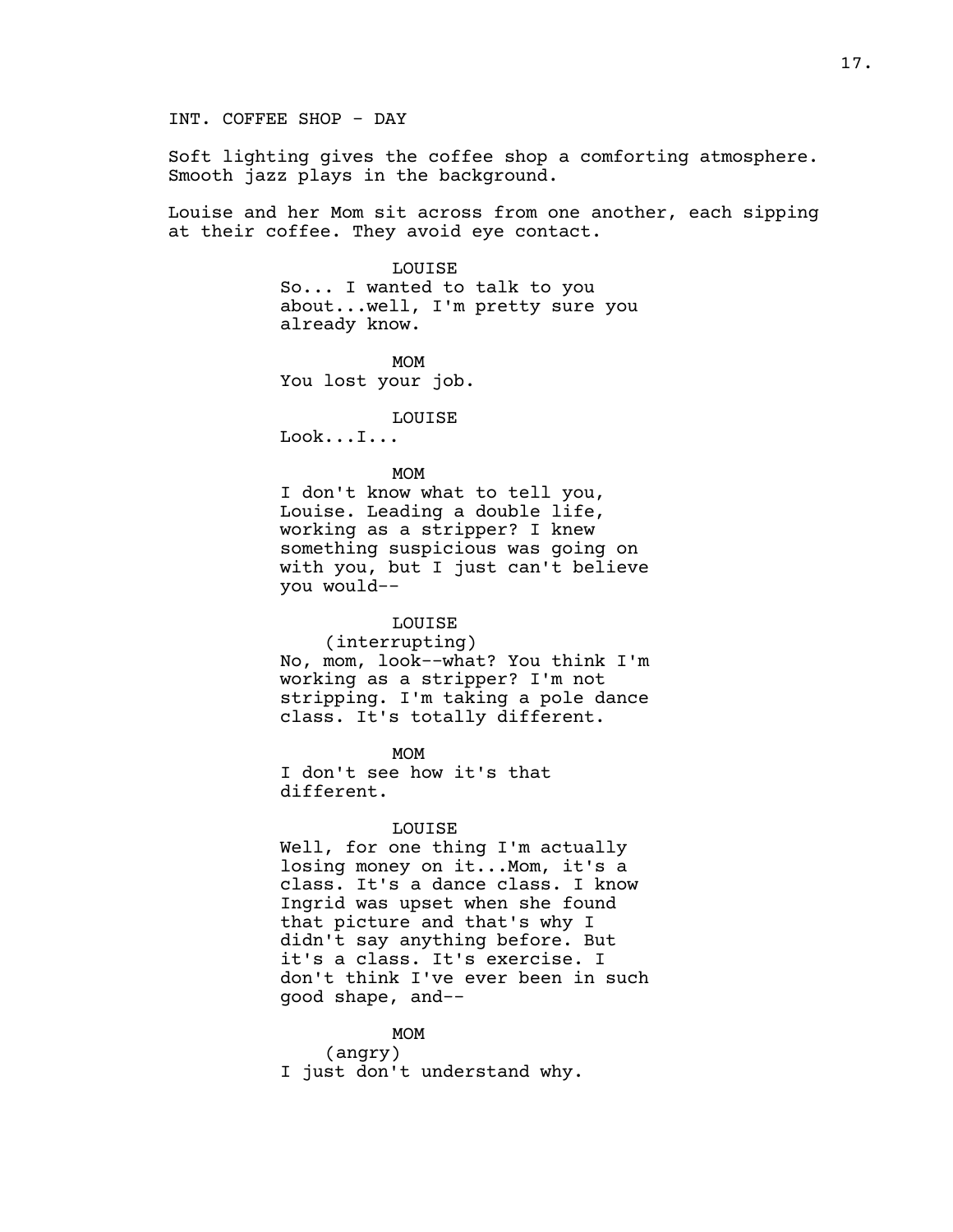## LOUISE

What do you mean?

MOM

Why you're doing something that's so clearly against the values that we raised you with. Why you're rejecting your faith, and your purity, and your--.

LOUISE

What? Mom, I'm not rejecting anything.

MOM

I just don't understand why you need to do something like this. Is it for attention? I should've spent more time listening to you.

LOUISE

Mom, please stop, this really isn't about you. It's about me, and connecting with my body and doing something that makes me feel strong and confident.

The conversation lulls. Mom's cheeks are flushed. She stirs her coffee with a spoon, a bit too vigorous so some of it splashes out onto her lap. She uses a napkin to dab it up.

Louise, however, sits up taller now, looking her mom in the eye.

Mom takes another sip of coffee.

MOM Does this have something to do with Charles?

LOUISE

No, it doesn't. I told you this is about me, no one and nothing else. Charles has nothing to do with this.

MOM I feel like I don't even know you. I thought you were a good, Christian girl.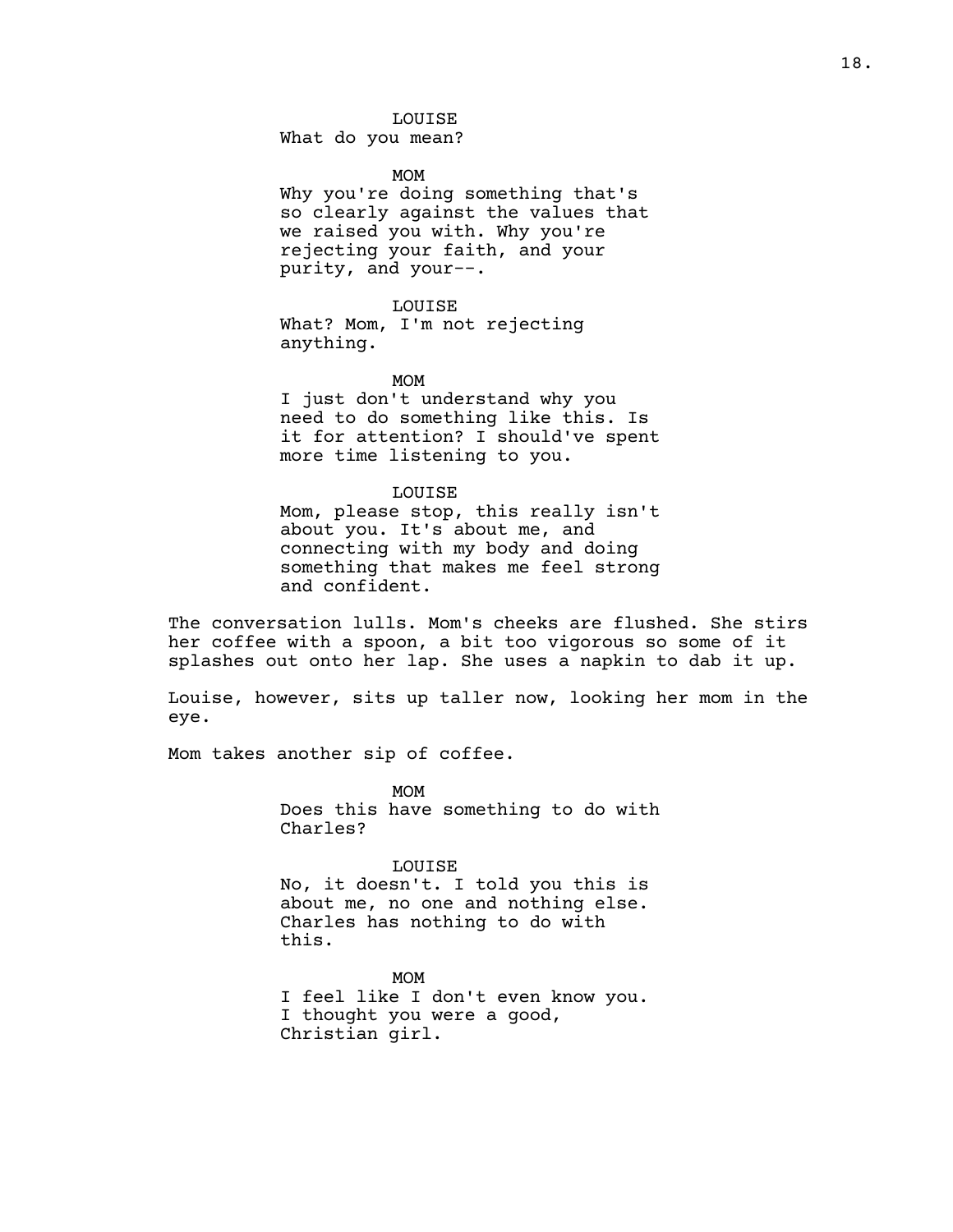19.

LOUISE I am, mom! That's still part of who I am, it's just not all of who I am.

MOM

I need to go home.

Mom starts gathering her stuff, taking one last sip of her coffee.

> LOUISE Please don't leave yet. I'm sorry. I don't want you to be mad at me. Please?

> MOM I'm not mad at you, I just... need time to process this.

Louise stands up. She and her mom hug, they squeeze each other tight for a long time.

LOUISE

I love you.

MOM I love you too.

Mom walks out. Louise is left alone, head hanging over a half drunk latte.

EXT. CHURCH PARKING LOT - NIGHT

Louise gets out of her car and runs towards the front door of the church.

INT. CHURCH - MOMENTS LATER

The kids are working on a Noah's Arc coloring page.

Louise takes a deep breath, collecting herself. Before she can even sit down, Ingrid is there.

> INGRID Miss Louise, I'm surprised to see you here.

LOUISE I wouldn't miss it.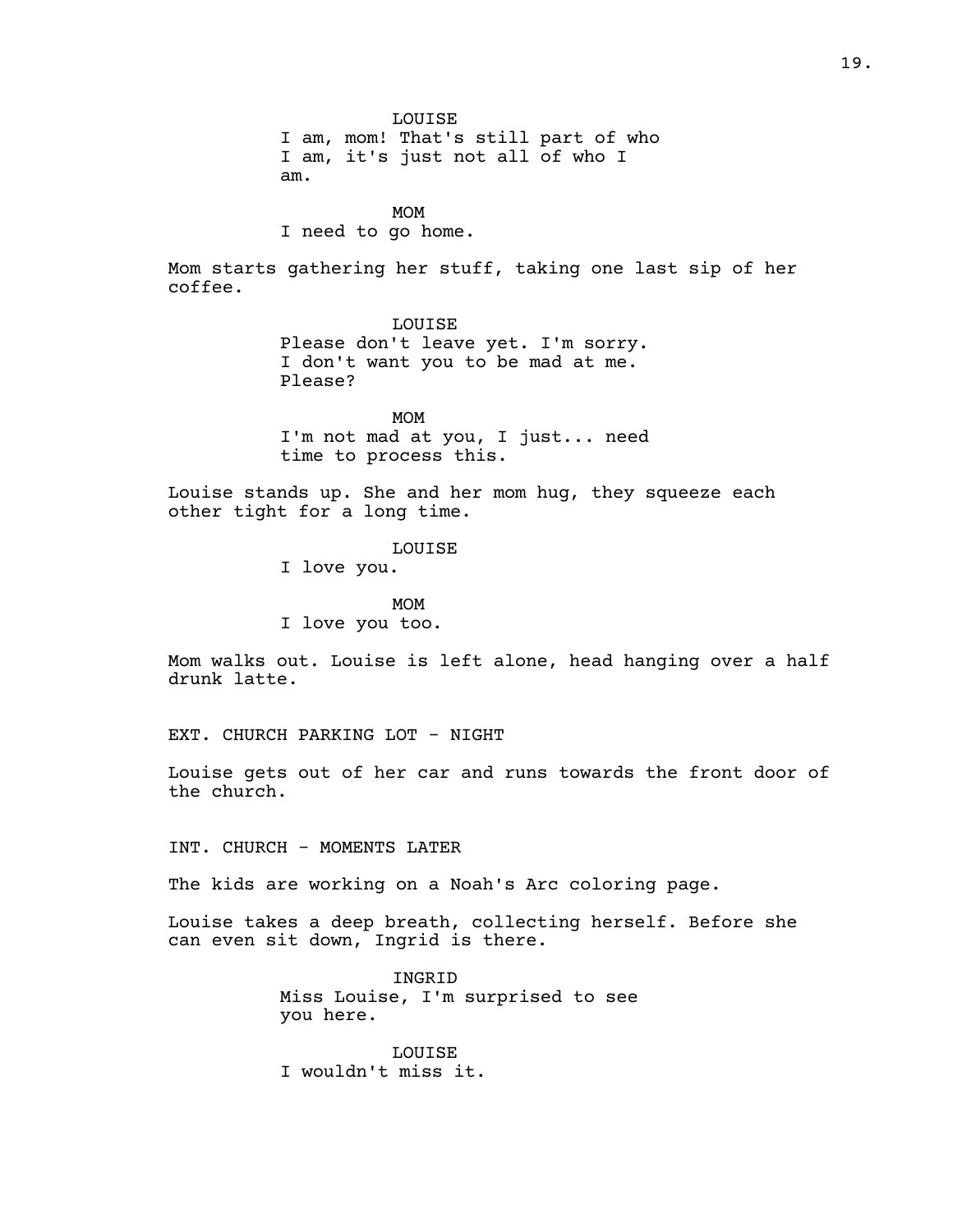And we appreciate your devotion, however...

INGRID

LOUISE It's not like the kids know what pole dancing is.

Ingrid cringes at the mention of pole dancing. She signals for Louise to quiet down.

> INGRID But their parents do. It looks bad for the church.

LOUISE This is ridiculous.

## INGRID

I'm sorry, Louise, but we have to uphold a certain standard for the people who hold leadership positions in our church. I can't force you to leave but please, think of the children.

LOUISE

But... I've been volunteering here for years! I've shown up every single week since before some of these kids were born.

Grace spots Louise from across the room. She runs over and gives Louise a hug.

> LOUISE (CONT'D) Hi, Grace.

## GRACE Watch my leap!

Grace backs up in preparation. She runs, she leaps! Throwing her limbs out in the air.

> LOUISE Wow! That's so good!

GRACE I want to sit next to you!

INGRID Miss Louise has to go. Come on, hon, let's go back to your table.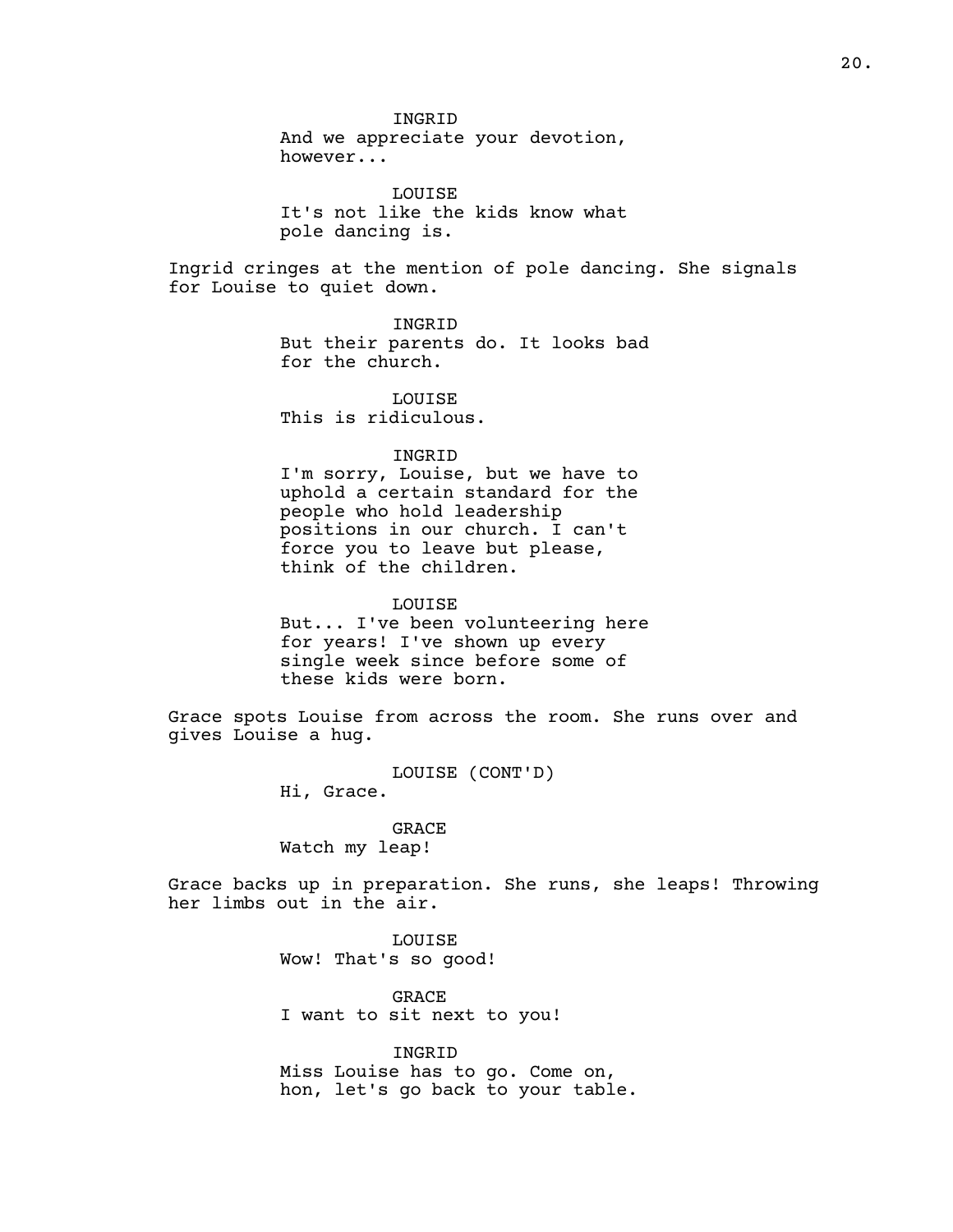Ingrid steers Grace by the shoulders. Louise stands there, dumbfounded. Ingrid notices that she hasn't left yet and storms back across the room.

> INGRID (CONT'D) Perhaps I was not clear enough. You need to leave.

LOUISE Fine, I'll go. Just give me a minute.

Louise looks around the room, watching the kids work on their coloring pages. Grace looks up and waves to her. Louise waves back.

She turns away, hiding tears, and leaves.

INT. LOUISE'S LIVING ROOM - LATER

The living room is small, a bit cluttered. There's a TV and a coffee table.

Charles and Louise are sitting on the couch. She's eating ice cream from the carton.

> LOUISE I don't know what to do. My mom hates me, I don't have a job, everyone thinks I'm a slut.

#### CHARLES

Hey, maybe this is a good thing! I mean, that job was a total dead end.

#### LOUISE

Yeah, I guess.

She hands the ice cream to Charles so he can take a few bites.

CHARLES

Now you get to just be yourself. Isn't that what you wanted?

LOUISE Not like this!

CHARLES But you don't have to lie anymore! You finally get to live your life however you want.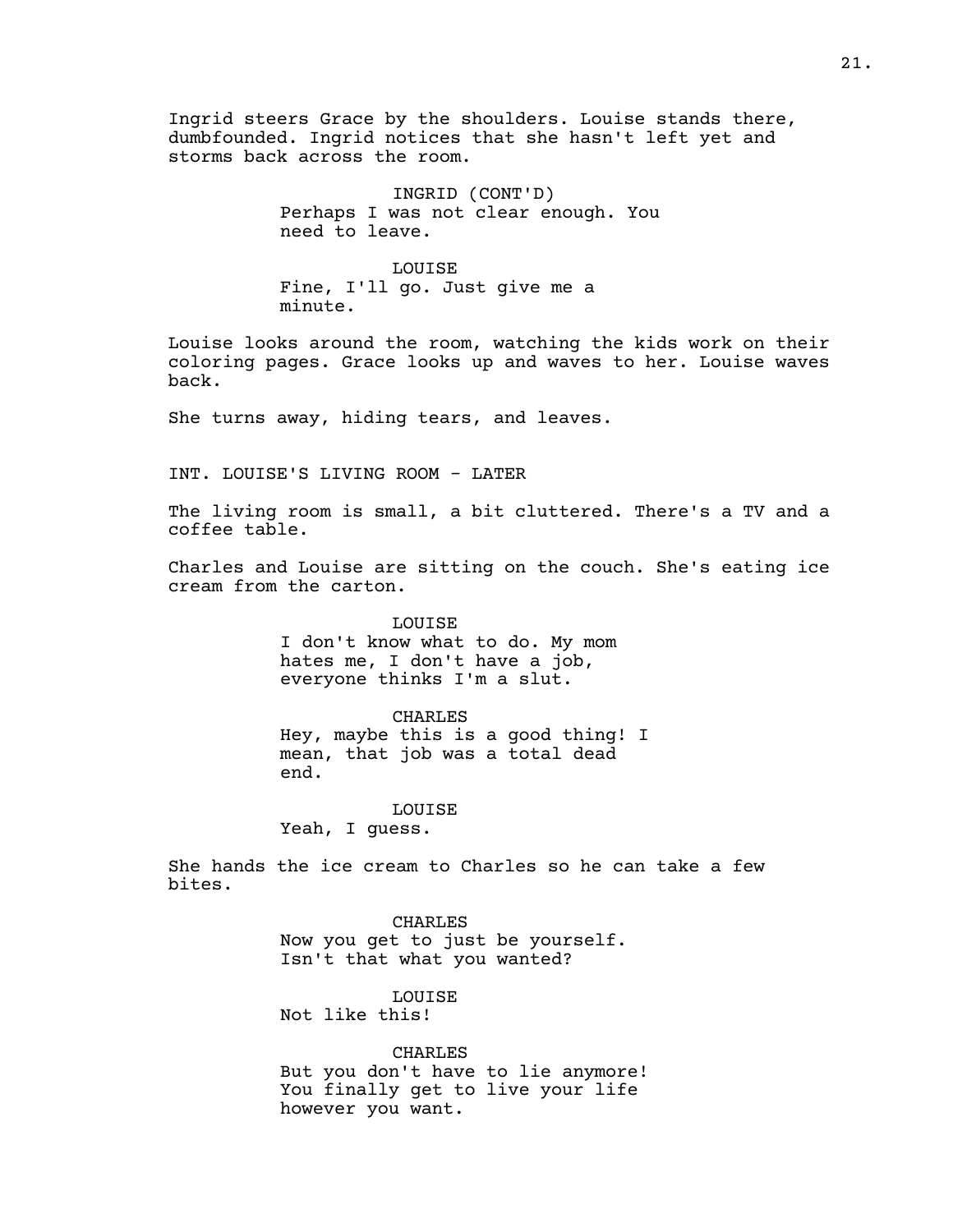Charles sets the ice cream on the coffee table and wraps both of his arms around Louise. She lays her head on his chest.

> CHARLES (CONT'D) You can get a job somewhere else where they're cool with the pole dancing thing.

LOUISE Yeah, I guess...

CHARLES Hey, I have an idea!

LOUISE

What?

Charles gently pushes Louise away from him and gets up.

CHARLES We'll make a list of all the things you like.

He picks up a notebook.

CHARLES (CONT'D) Where's your fountain pen?

LOUISE I lost it. I think it's at the church somewhere.

CHARLES Are you gonna go look for it tomorrow?

LOUISE No, I don't think so.

CHARLES Are you sure? You love that pen.

LOUISE

It's just a pen.

CHARLES

No, it's your favorite pen. You've been through a lot with that thing. Are you sure you want to just give it up?

LOUISE Maybe I'll find a new pen.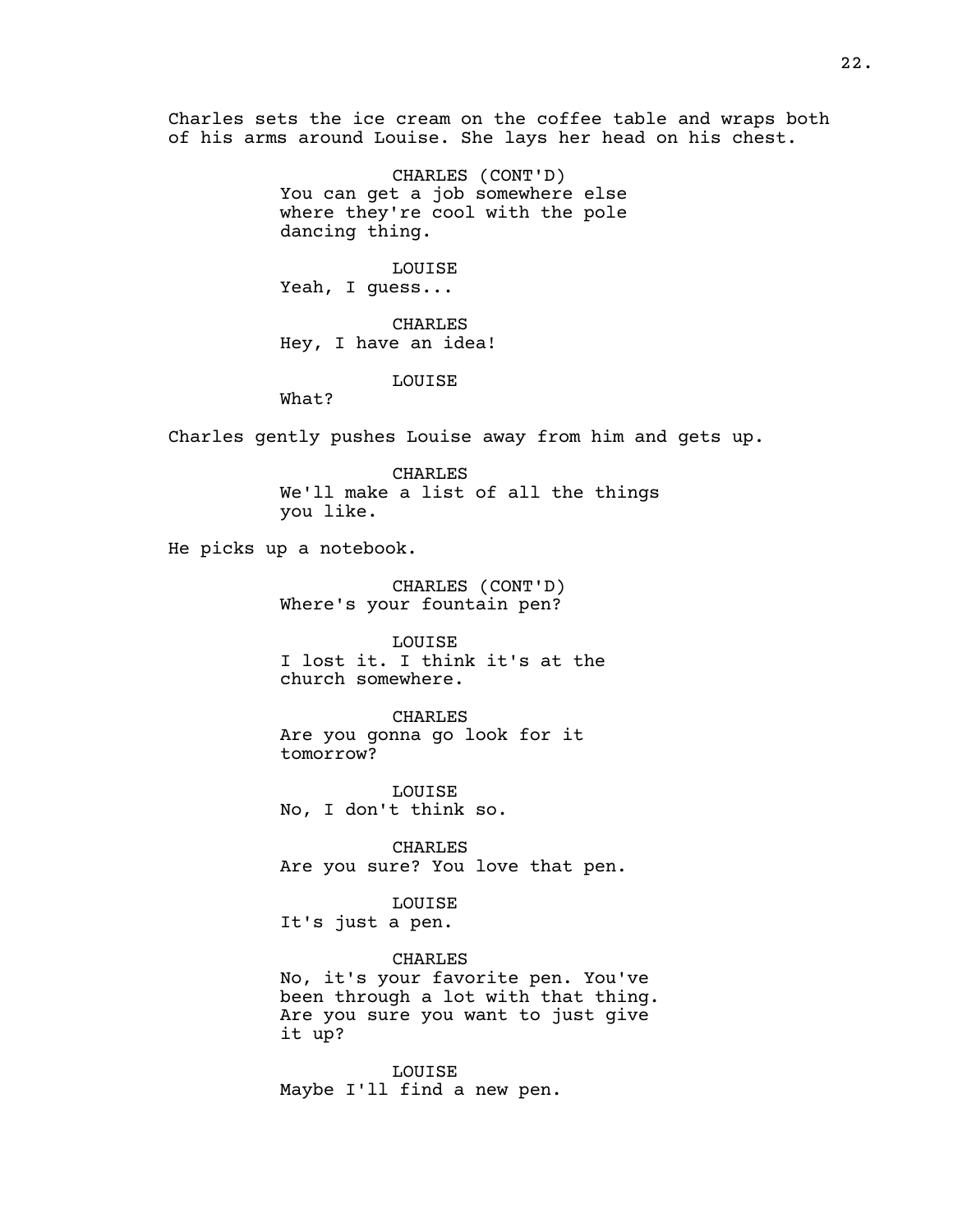INT. CHURCH - DAY The church is quiet during the day. About half of the lights are on, casting shadows. Charles is trying to navigate his way through the hallways. INGRID Can I help you? Charles jumps. CHARLES Hi! I was just looking for Louise's office. Ingrid scans him up and down, suspicious. INGRID She doesn't work here anymore. Who are you? CHARLES Charles, Louise's boyfriend. INGRID Ingrid. They shake hands. CHARLES Louise lost her fountain pen, she thinks it might be in her old office. INGRID Follow me. I've never seen you at church. CHARLES (shrugs) I'm not really the church type. INGRID Hmph. Why not? CHARLES It's just not really a part of my life.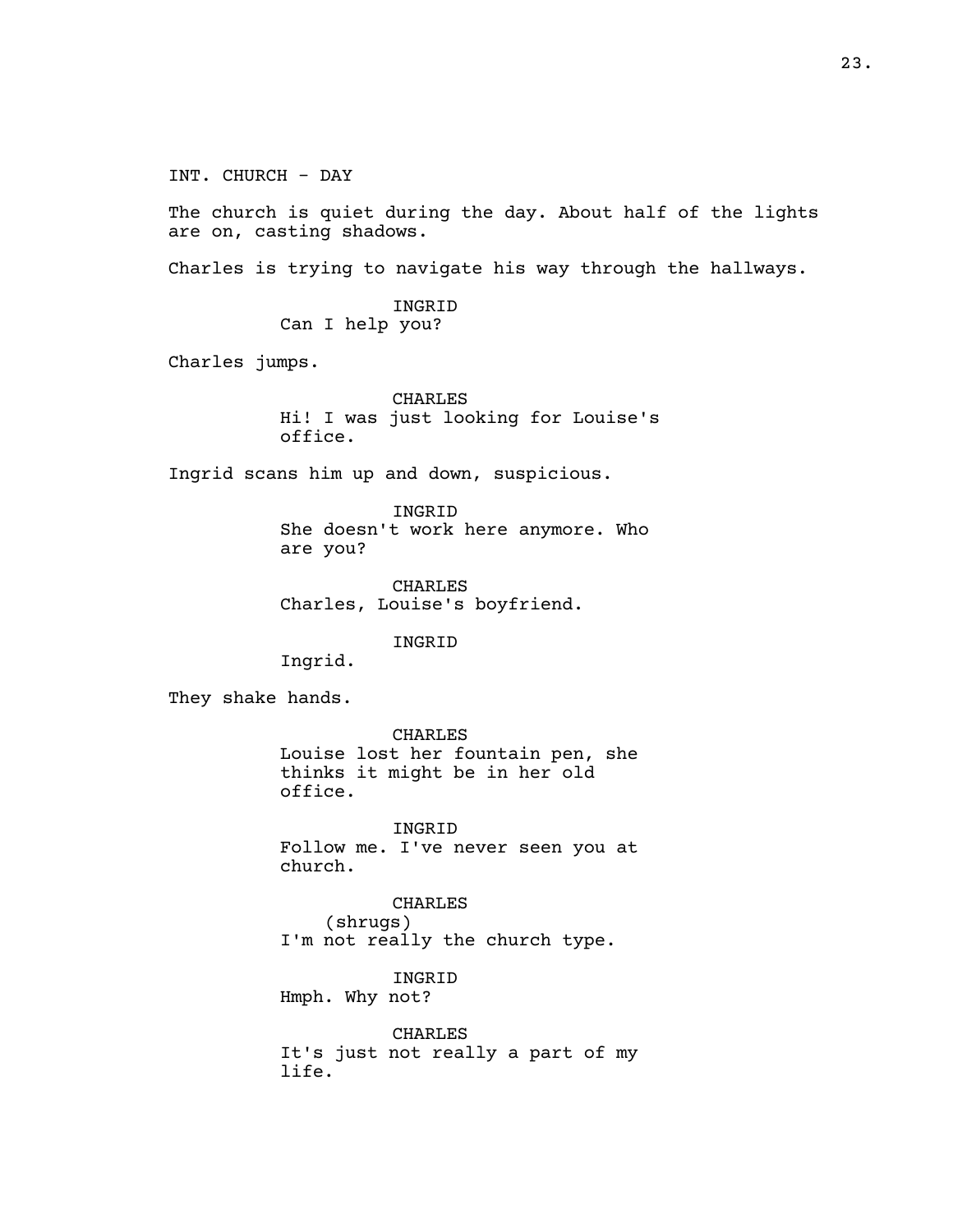They reach the right doorway. Louise's name plaque is still on the front door. The cork board is sad, a few leftover tacks stuck to nothing. There's only one paper left.

Ingrid opens the door to let Charles in. She stands in the doorway. He looks for the pen, scanning the desk and opening drawers.

> INGRID Obviously Louise isn't quite the person we all thought she was.

CHARLES What do you mean by that?

INGRID She used to be such a nice girl. Always volunteering to help out with the kids...

CHARLES She likes kids.

INGRID It's just so sad to see her going down the wrong path.

Ingrid waits for a response.

Charles starts searching on the floor.

INGRID (CONT'D) Hmph. I don't want to gossip. But I think you know what I'm referring to.

His jaw tightens, but he holds himself back once again.

INGRID (CONT'D) I don't know what changed! She used to be such a good girl. Well, the flesh is weak. I suppose you know all about that.

CHARLES I found the pen.

Charles pulls himself to his feet, holding the pen. Ingrid moves out of the doorway.

> INGRID Charles, you know, sometimes letting go is the kindest thing to do.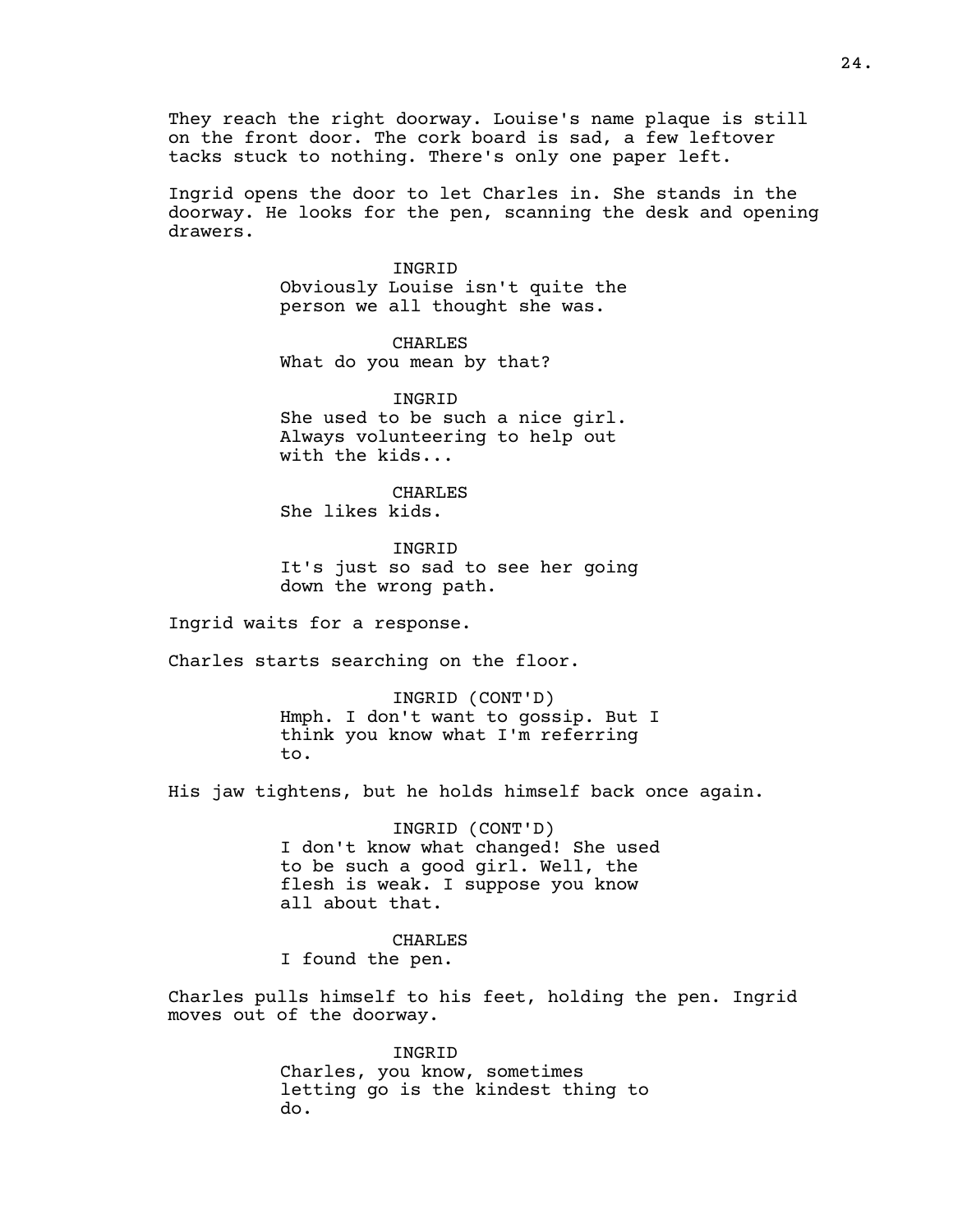## CHARLES

Are you implying that I should break up with Louise?

#### INGRID

I never said that! I just want to make sure that you're considering what's best for both of you.

CHARLES Would you shut up already?

#### INGRID

Excuse me?

### CHARLES

Look, you're making my girlfriend feel miserable and shitty about herself, and she doesn't deserve that. You think you know Louise, but clearly you don't because otherwise you would know that she is one of the kindest, gentlest people in the world. Yeah, she likes pole dancing. But she also likes going to church, okay? She loves her family, she loves kids. And you had to go and mess it all up over a dance class. Does that make you feel good about yourself?

#### INGRID

I'm helping her!

CHARLES You may think that in your own weird, twisted way, but it's not true. Trust me.

Charles starts to leave. He does a double take at the door. He notices the lone drawing on the cork board.

A ballerina drawn in pink crayon. Written across the bottom...

TO: LOUISE, FROM: GRACE.

Charles takes it off the cork board.

CHARLES (CONT'D) I'm leaving. Have a nice day.

Ingrid is left alone. She stares at the spot where the drawing was pinned.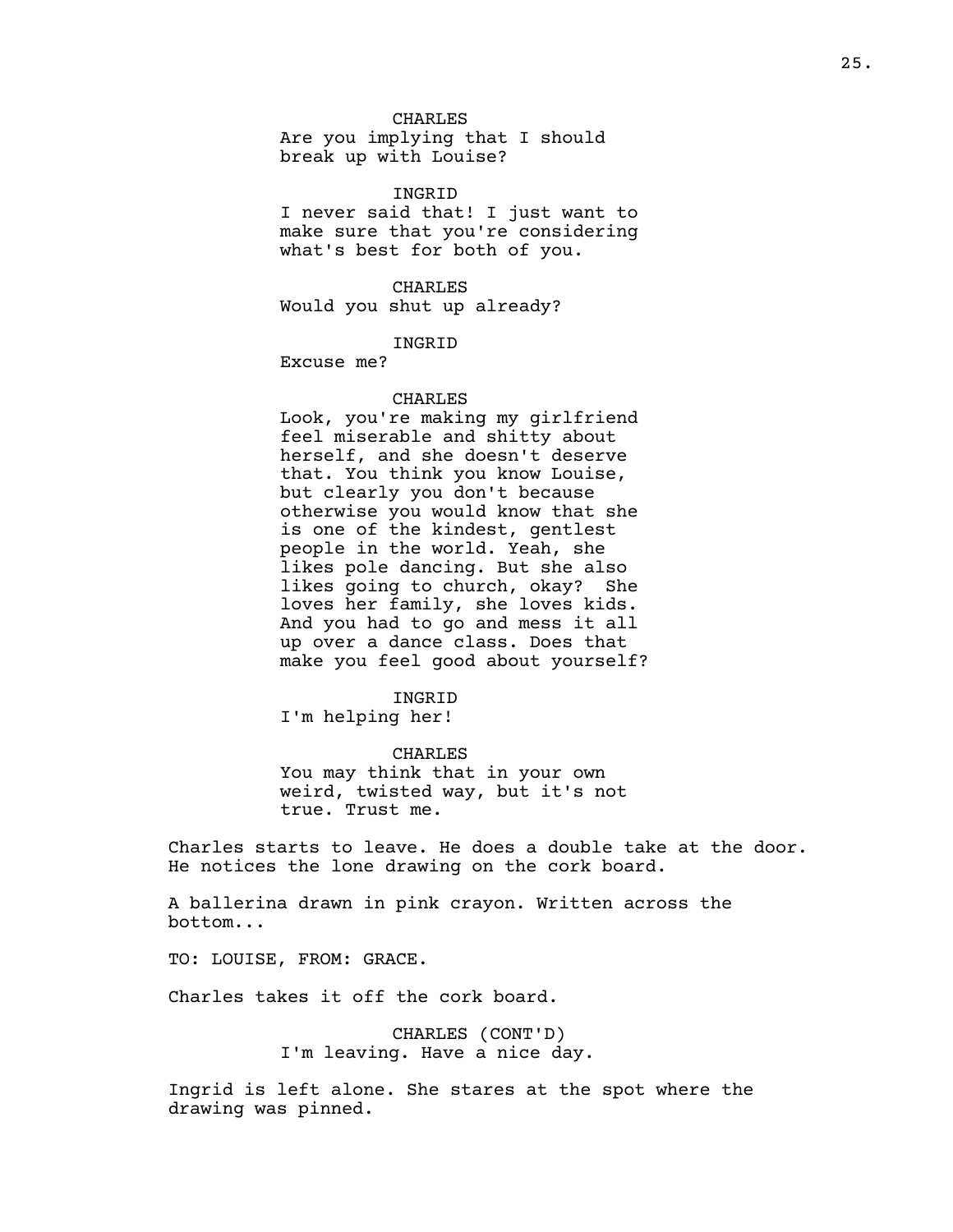Her hand flies to her heart almost reflexively. She takes a couple of deep breaths, steadying herself.

INT. CHARLES' CAR - DAY

Louise and Charles are sitting in the parked car. Louise's hair is curled and pulled into a half-up style. She has on elaborate glittery eye makeup and bright pink lipstick.

> LOUISE (nervous) I can do this. I've got this.

#### CHARLES

Yeah, you do!

Louise opens the vanity mirror, checking her makeup and hair.

LOUISE Maybe I should've gone with the red lipstick.

CHARLES You look fantastic, and you know it. Also, I brought you something for good luck.

Charles pulls the fountain pen out of his pocket. Louise grabs it, excited.

LOUISE

My pen!

CHARLES I went by the church today.

LOUISE You're the best. Seriously, thank you.

She gives him a kiss on the cheek.

CHARLES Of course. Oh, one more thing.

He reaches into the backseat and grabs a folder. He opens the folder and pulls out Grace's drawing, handing it over with care. Louise looks over at Charles and smiles, looking as though she might cry.

> LOUISE I think I'm ready now.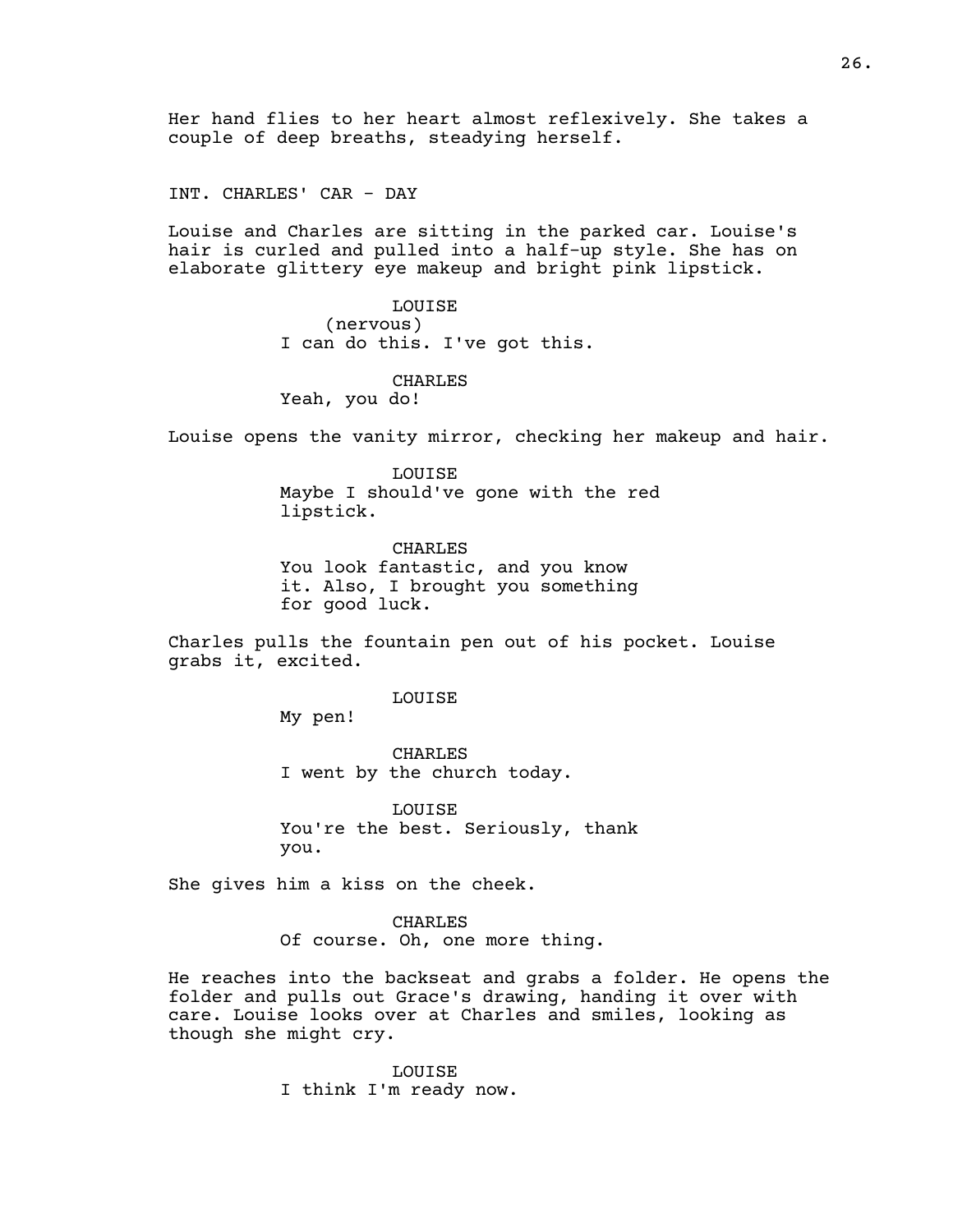CHARLES Go kill it babe. Love you.

LOUISE

Love you.

They kiss. Louise starts to get out of the car. She stops and ducks her head back in.

> LOUISE (CONT'D) Hey... Do you think I'd be a good teacher?

## CHARLES Yeah, yeah I do.

Louise nods. They smile at each other before she closes the door.

INT. POLE DANCE STUDIO - MOMENTS LATER

Louise walks in to see the pole studio is decked out in fairy lights and chiffon for the showcase. One side of the studio has chairs set up for the spectators.

Dancers are spread across the studio, stretching and running through dance moves. There are two poles mounted in the middle of the room. A couple of dancers are taking turns practicing with them.

Louise looks for a spot. She notices Danielle sitting alone, stretching. Louise and Danielle wear coordinating outfits.

Louise approaches her.

LOUISE Hey. Can I sit down?

DANIELLE

Sure.

Louise starts stretching with too.

LOUISE I'm really sorry. It's not your fault that I lost my job.

DANIELLE No, I'm sorry! I shouldn't have posted that picture.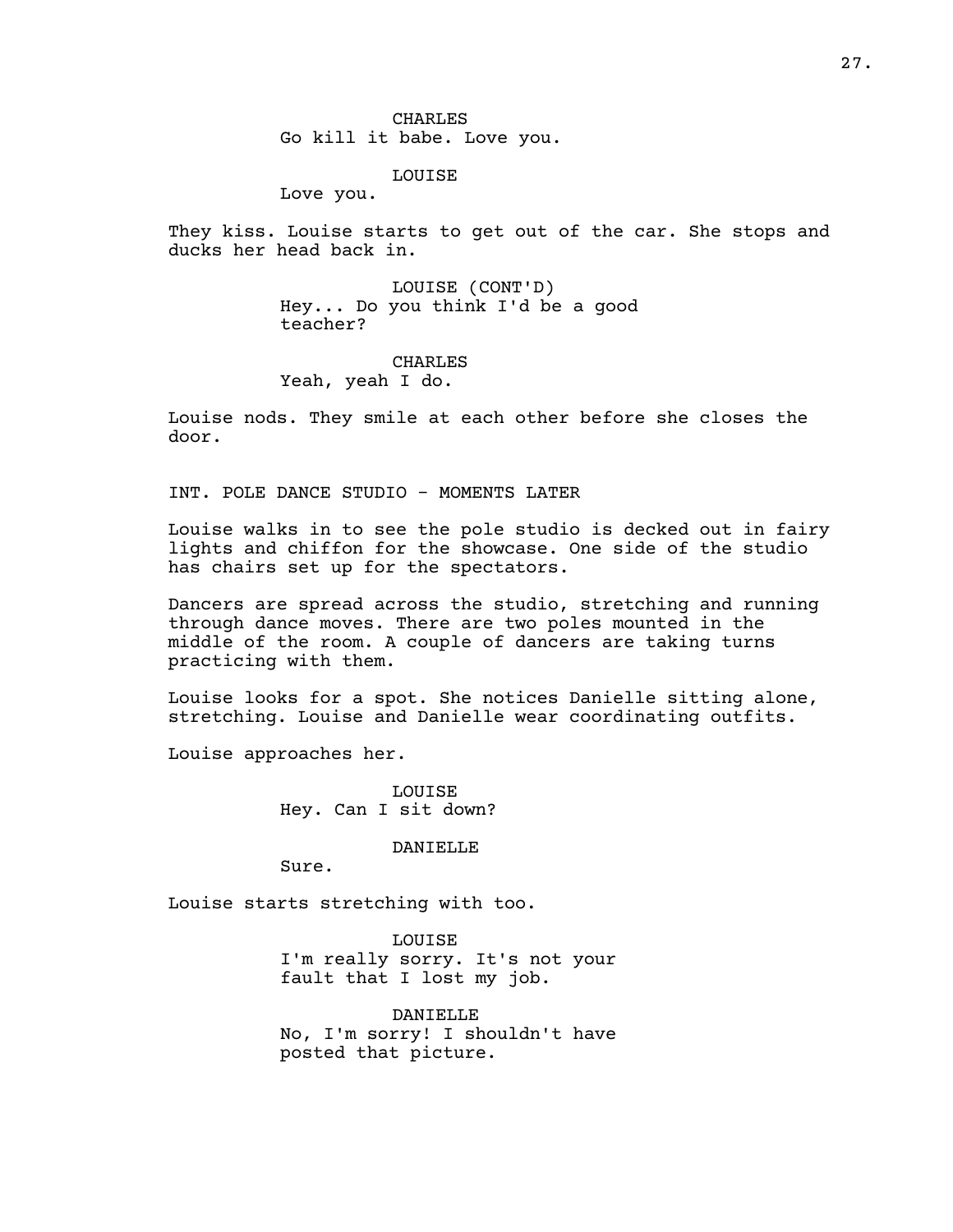LOUISE

Ingrid's been looking for a reason to fire me, she would have found out sooner or later.

DANIELLE I'm glad you're here.

LOUISE

Me too.

They hug.

TEACHER Alright, I'm letting the people in. Dancers need to move that way!

DANIELLE I guess it's time. You ready?

LOUISE

Yes! You?

DANIELLE Yeah! We've got this.

They migrate to one side of the room with everyone else. The doors open and SPECTATORS start trickling in.

A man, DANIELLE'S HUSBAND, enters and waves. Two CHILDREN, ages 9 and 11, are following behind him. Danielle and Louise both wave back.

Charles walks in, accompanied by...

...Louise's Mom.

Charles and Mom take a seat. They spot Louise, and wave. Louise forces a smile and waves back.

She turns to Danielle.

## LOUISE

That's my mom.

Danielle looks back at Louise's Mom. Louise pulls on a sweatshirt.

> LOUISE (CONT'D) I'm not ready anymore. I don't think I can do this.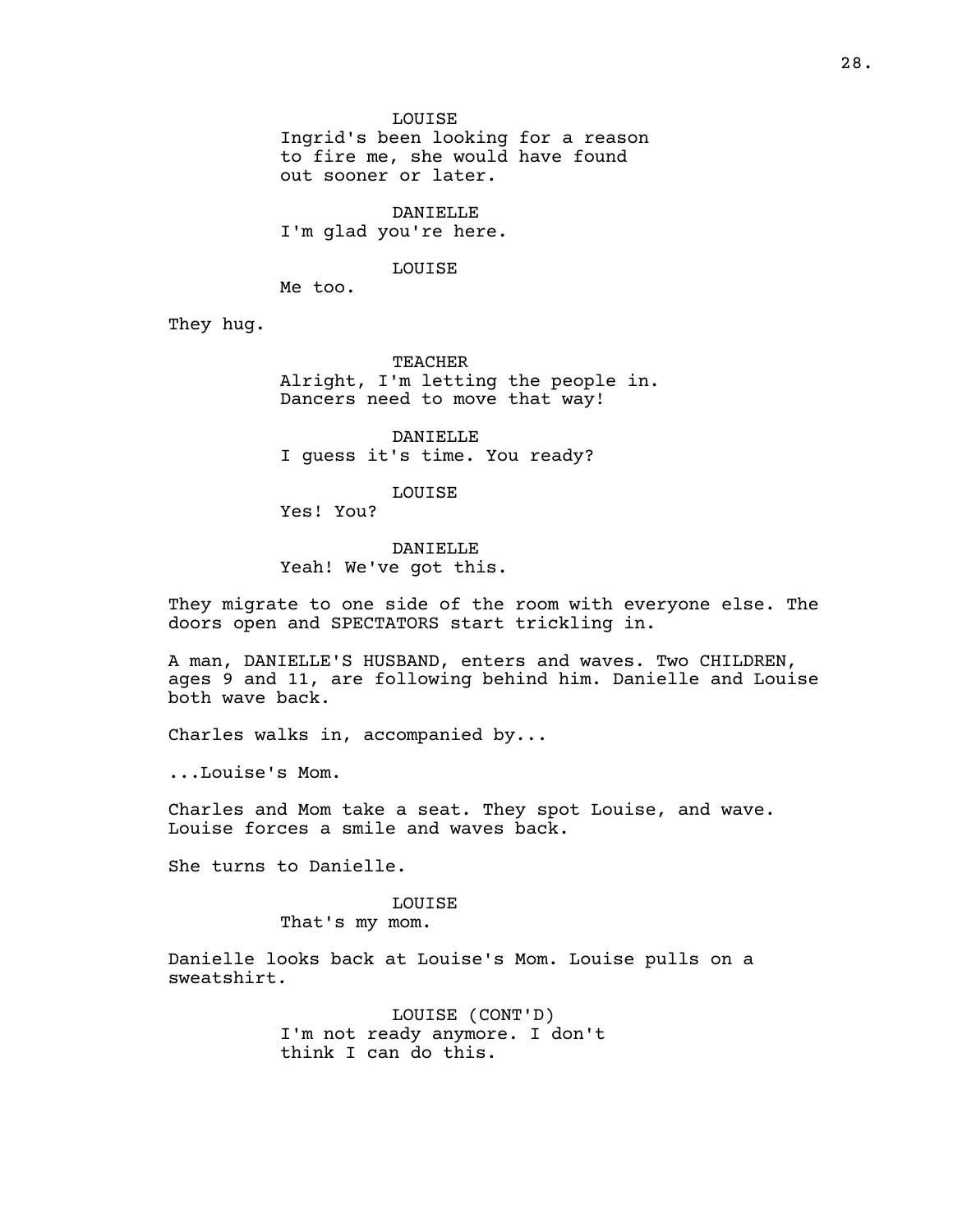#### TEACHER

Hey, everyone! Thanks for coming to our showcase. Everyone's excited to show you all the super cool moves they've been perfecting over the last few months.

## LOUISE

Oh God, okay. I'll be fine. I can do this. I'm a grown woman.

## TEACHER

Turn off your cellphones, it's only an hour. And please, don't heckle the dancers. Alright, put your hands together for our first duo, Louise and Danielle!

A spotlight illuminates the performance area, blinding Louise. She and Danielle take their place beside the poles.

The music begins and they start the routine.

Louise goes for the inversion and lands it perfectly!

They end the routine in triumph and take a bow.

INT. POLE DANCE STUDIO - LATER

The Teacher is standing in front.

TEACHER Thanks, everyone! Come again next year!

The dancers start mingling with the crowd, exchanging hugs. Danielle gives Louise a hug before going to meet her family.

Louise slides on her socks, then her sweatshirt. She checks her phone, and takes a sip of water. She avoids looking at the crowd.

Charles approaches and hugs her.

CHARLES You were amazing!

## LOUISE

Thanks.

Louise's mom is close behind. She looks at Louise, then at Charles, not knowing what to say.